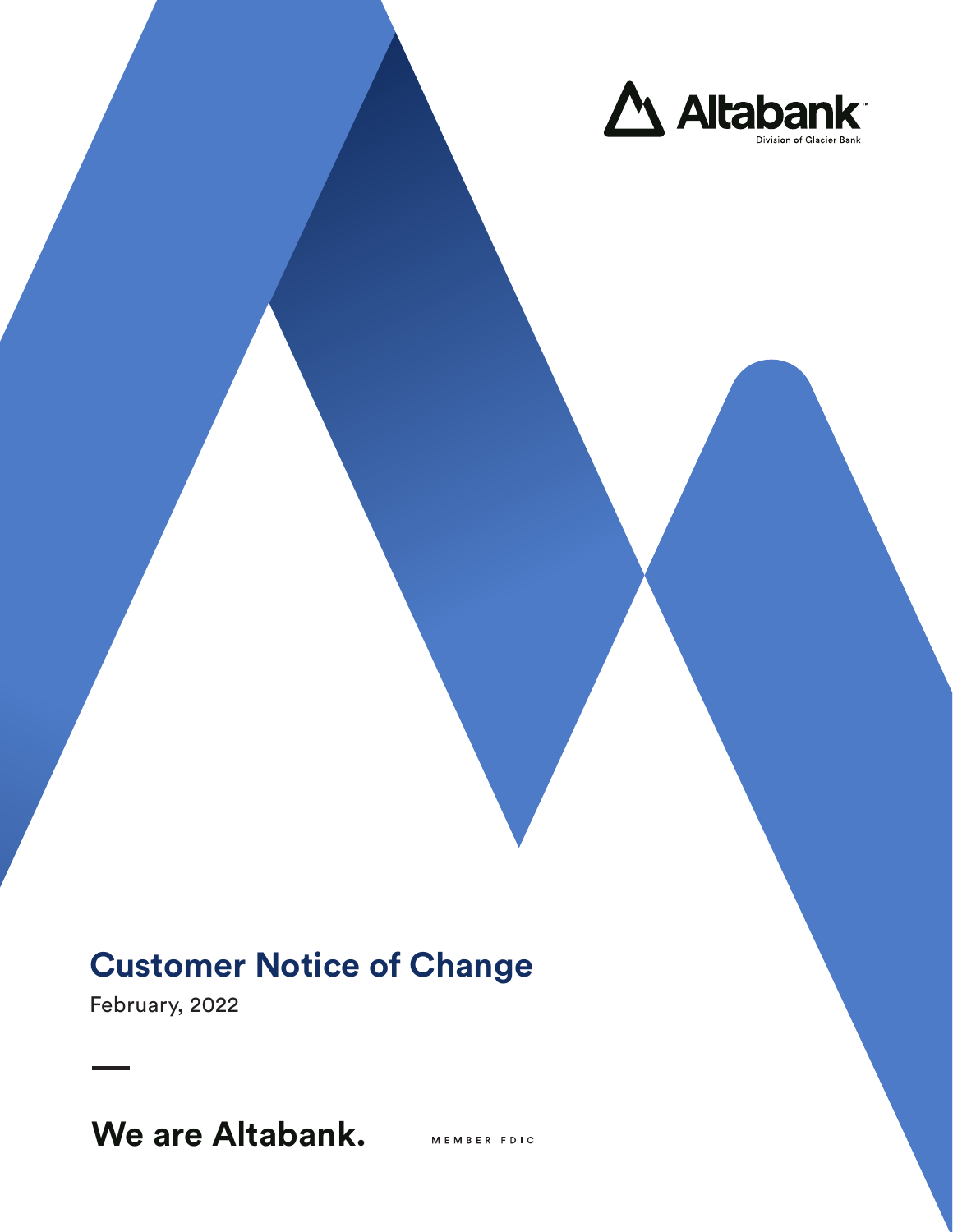# **DEBIT CARD INFORMATION**

## **Personal and Business Account Visa Debit Cards**

If you currently have a debit card for your personal and/or business accounts, you will receive by mail a NEW CHIP-ENABLED Visa® Debit Card. This new chip card will have an entirely new card number.

- You'll need to activate your new card in accordance with the instructions you receive in the card mailer. Activation needs to take place on or after Monday, March 14, 2022. New cards cannot be activated prior to that.
- Call our PIN Management Service at 888-891-2435 to establish your PIN.
- If you use your current debit card for recurring payments, such as phone or utility bills, you'll need to contact those companies to provide them your newly activated Visa Debit Card information. Your existing card will continue to work to process recurring payments through Friday, March 11, 2022.
- Your existing debit cards will stop working on Monday, March 14, 2022, so please activate your new card on or after Monday, March 14, 2022, and properly dispose of your existing debit card.

Your new card will have different daily withdrawal limits. ATM withdrawals will be \$600 per day; point of sale purchases will be \$3,000 per day.

Although we do not foresee any interruption in the debit card system, please be prepared to utilize other forms of payment through the weekend of Friday, March 11, 2022. During the conversion weekend, your old debit card will allow ATM withdrawals up to \$500 per day; point of sale purchases totaling up to \$3,000 per day.

After the conversion, we will have the ability to issue Instant debit cards within our branches at the time of account opening or if current cards are lost, stolen or otherwise need to be replaced.

## **MyCard Rules™ Text Alerts**

Once your new card is activated visit your mobile banking account to enroll in MyCard Rules™ Text Alerts. Sign up by clicking on Preferences within mobile banking. MyCard Rules™ is an anti-fraud notification service that allows you to establish protection options based on location, merchant type, transaction type, and spending limits. This service can also be used to send text alerts directly to your mobile phone or other SMS-enabled devices. When certain debit card transactions take place, this added layer of security quickly alerts you to possible fraudulent use of your card. To use MyCard Rules Text Alerts please download the Glacier Family of Banks mobile application.

**IMPORTANT:** Your current online banking username and password will be the same for the new online system unless you are notified otherwise.

## **Mobile Pay**

Your new debit card will be supported on Apple Pay, Google Pay and Samsung Pay. These tools offer point-of-sale convenience for quick check out from your digital wallet. Your device manufacturer will offer the most up-to-date information on supported devices and OS versions.



IMPORTANT: You must activate your new card(s) starting on Monday, Monday, March 14, 2022. Your new card will not work until it is activated. Your current debit card(s) will stop working on Monday, March 14, 2022.

## **Your New PIN**

You will be prompted to set a new PIN when you call to activate your new card. You will also be able to set and change your PIN going forward by either visiting a branch or by calling our PIN Now Service at 888-891-2435.

## **Scorecard Reward Program**

Customers who are enrolled in the Scorecard Rewards should be aware that the program will be discontinued on March 11, 2022. You may continue to use Scorecard Rewards points until that date. All unused points expire March 11, 2022.

## **Online Banking**

The online banking platform is user-friendly, intuitive, and powerful. Features include a customizable dashboard that displays all the information you want to see at a glance to save you time. You also get personalized alerts, instant online enrollment, mobile-friendly accessibility and more.

## **Consumer Online Banking**

Online banking services will be offline temporarily Friday, March 11, 2022, at 6 pm Mountain Time, and restored Monday, March 14, 2022. Existing online banking services such as account access, transfers, and statements will not be impacted by service migration. Some differences to note:

- The Money Manager feature will be discontinued.
- 90 days of transaction history will be retained.
- Mobile banking and bill pay changes are noted below.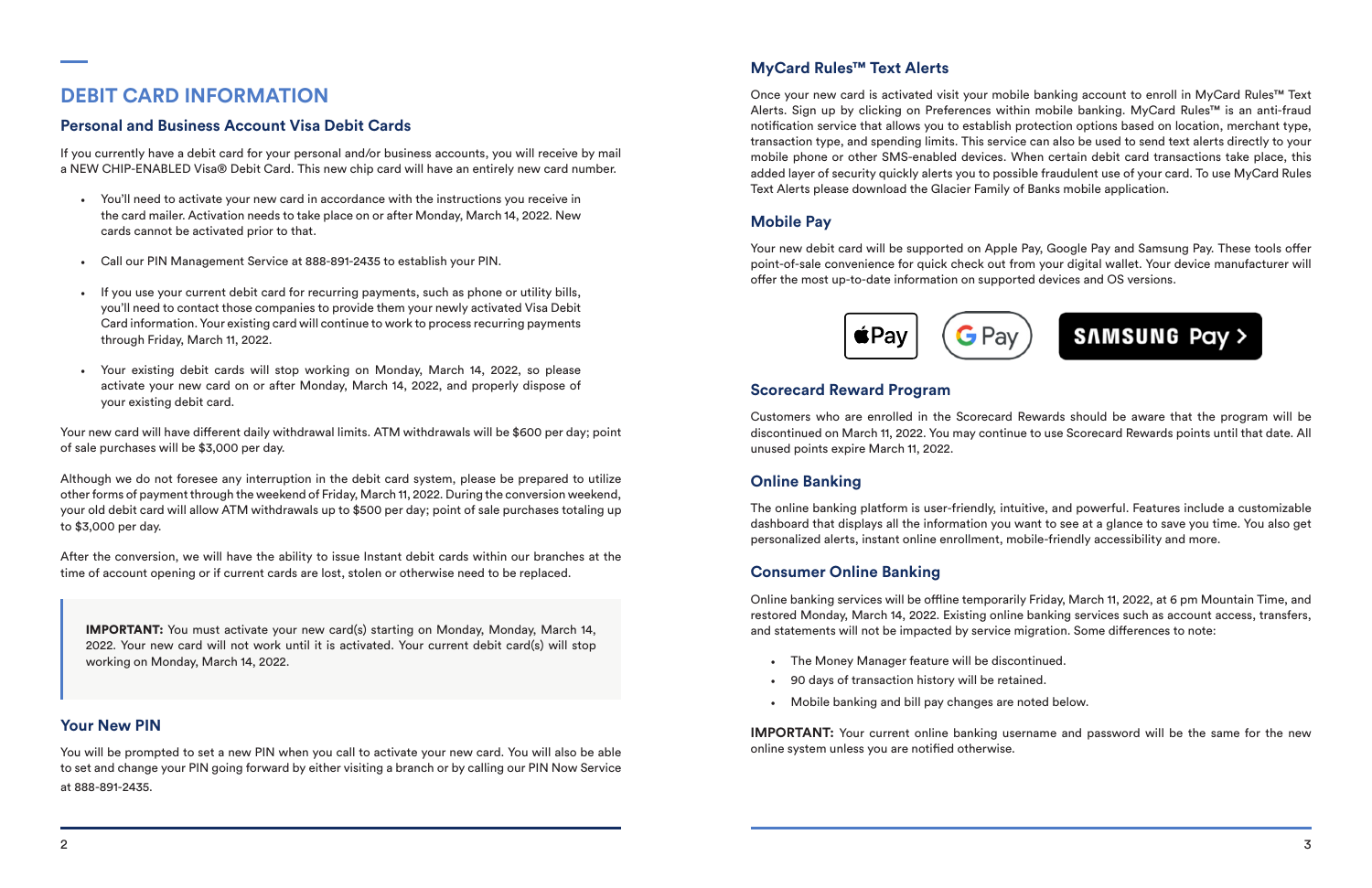Once logged in, you will be prompted to accept the user agreement and perform other necessary tasks to ensure the security and proper set up of your account. If you are not already enrolled for eStatements/eNotices, you will also be prompted to opt-in to receive them.

If you are not currently using online banking, please visit https://www.altabank.com.

#### **Online Business Banking**

**IMPORTANT:** Your current company ID and password will be the same for the new online system unless you are notified otherwise.

Online business banking services will be offline temporarily Friday, March 11, 2022, at 6 pm Mountain Time, and restored Monday, March 14, 2022. Existing online business banking services such as account access, transfers, wires, and ACH payments will not be impacted by service migration.

#### **Mobile Banking**

Mobile banking lets you access your account information, pay bills, transfer funds, view alerts, and access mobile check deposit from your Apple or Android smart phone or tablet. You must be an online banking user to have access to the mobile app.

Retail/consumer customers may continue to use their current Altabank mobile banking application. If you wish to begin using mobile banking or need to update your application, you can do so by searching Altabank in the Apple App Store or Google Play.

Business customers who use mobile banking will need to update their application. An update to the mobile banking app will be available for download on or after March 14, 2022, in the Apple App Store and Google Play. Remember, Altabank is a Division of Glacier Bank, so search for the update under "Glacier Family of Banks."

Mortgage customers who use the Altabank mobile mortgage application will need to update their application. An update to the Altabank mortgage mobile banking app will be available for download on or after March 14, 2022, at the Apple App Store and Google Play. Remember, Altabank is a division of Glacier Bank, so search for the update under "Glacier Family of Banks."



### **Text Banking**

Text banking lets you receive account balances and recent account activity via text message. Enroll in text banking through your new online banking system. Text message and/or data charges may apply.

#### **Remote Deposit Anywhere**

You can use your smart phone to capture check images and make deposits without a deposit slip. Just use your phone's camera to snap a picture of a check and send it to the bank electronically with our mobile app. It's fast, safe and convenient with mobile banking.

# **TEMPORARY SERVICE INTERRUPTIONS**

Please be aware of these important dates and how your account may be temporarily impacted. Please review the following information below so you can plan accordingly for any temporary service interruptions.

| <b>IMPORTANT</b><br><b>DATES</b>   | <b>March 11, 2022</b>              | <b>March 12, 2022</b> | <b>March 13, 2022</b> | <b>March 14,2022</b>               |
|------------------------------------|------------------------------------|-----------------------|-----------------------|------------------------------------|
| <b>BRANCH</b><br><b>LOCATIONS</b>  | Open Normal<br><b>Branch Hours</b> | Closed                | Closed                | Open Normal<br><b>Branch Hours</b> |
| <b>DEBIT / ATM</b><br><b>CARDS</b> | Available                          | Available             | Available             | Available with<br>new card         |
| <b>ONLINE</b><br><b>BANKING</b>    | Available                          | Unavailable           | Unavailable           | Available                          |
| <b>MOBILE</b><br><b>BANKING</b>    | Available                          | Unavailable           | Unavailable           | Available                          |
| <b>BILL PAY</b>                    | Available                          | Unavailable           | Unavailable           | Available                          |
| <b>ONLINE</b><br><b>TRANSFERS</b>  | Available                          | Unavailable           | Unavailable           | Available                          |
| <b>ATMs</b>                        | May be<br>Unavailable              | May be<br>Unavailable | May be<br>Unavailable | May be<br>Unavailable              |
| 24/7 TELEPHONE<br><b>BANKING</b>   | Available                          | Unavailable           | Unavailable           | Available                          |

Note: Our goal is to restore all services as quickly as possible on Monday, March 14, 2022. We appreciate your patience and understanding.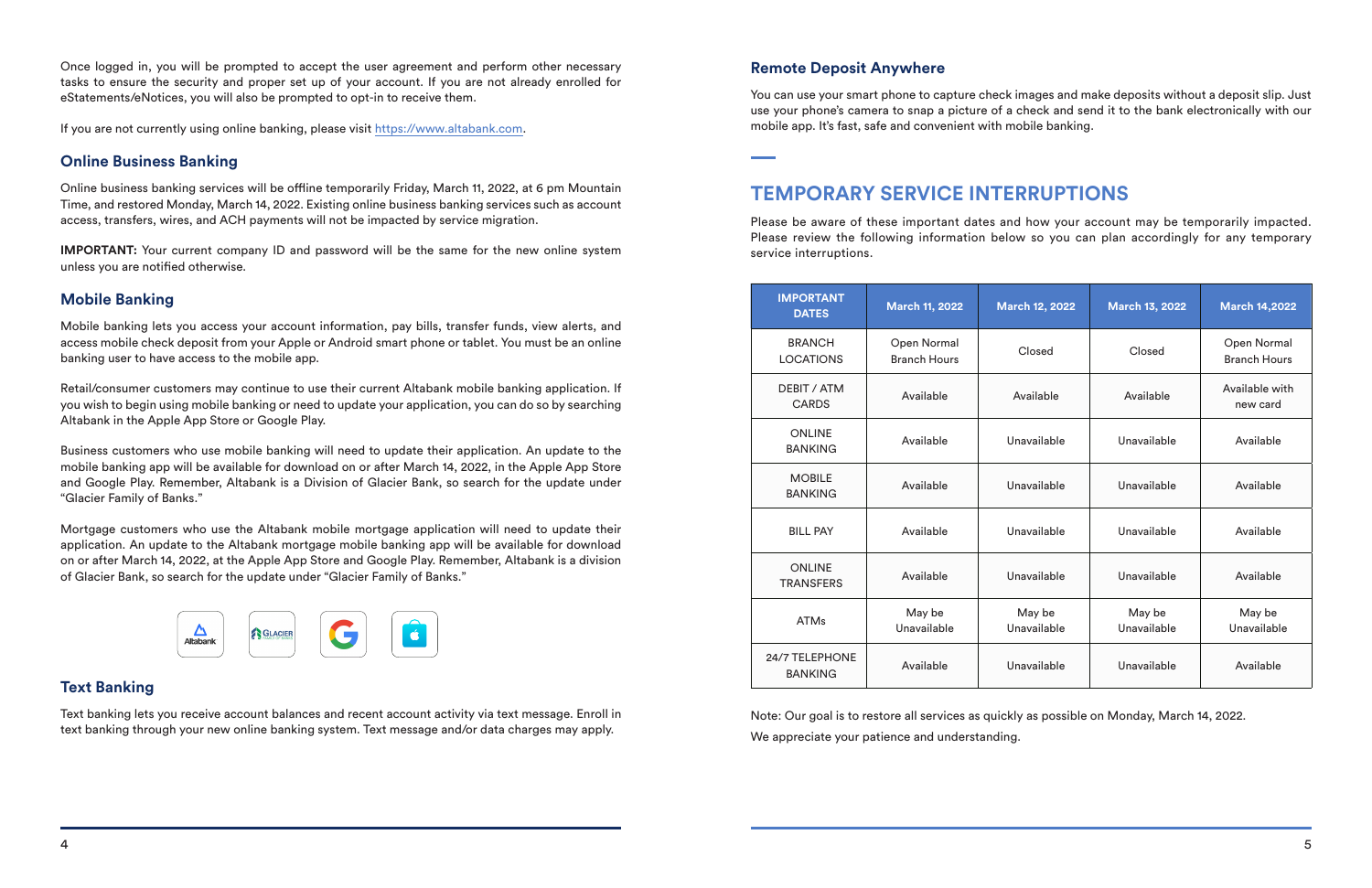#### **Branches**

Branch hours will only be affected the weekend of the upgrade. The upgrade will begin the evening of Friday, March 11, 2022, and continue through Sunday, March 13, 2022. All branch locations will be open regular business hours on Monday, March 14, 2022.

## **Debit Card**

You will be receiving a new Altabank VISA Debit Card in the mail. The card mailer will include instructions on how to activate your card(s).

Your new card will have different daily withdrawal limits. ATM withdrawals will be \$600 per day; pointof-sale purchases will be \$3,000 per day.

IMPORTANT: You will be able to activate your new cards on Monday, March 14,2022. Your current Altabank VISA debit card will stop working on Monday, March 14, 2022.

If you use your current Altabank VISA debit card for recurring payments, such as phone or utility bills, you will need to contact those companies to provide your newly activated Altabank VISA debit card information for payments due on or after Monday, March 14, 2022.

Although we do not foresee any interruption in the debit card system, please be prepared to utilize other forms of payment throughout the weekend of Friday, March 11, 2022.

## **ATM Machines**

Altabank Automated Teller Machines (ATMs) may be unavailable for use Monday, February 28, 2022, through Friday, March 11 during our system conversion. You will be able to use your debit cards at other bank's ATMs and we will refund any fees incurred during this period upon request.

## **Telephone Banking 24/7**

The 24/7 iTalk system, 1-888-842-3456, may experience periods of limited functionality starting Friday, March 11, 2022, through Tuesday, March 15, 2022.

## **Transfers**

Recurring transfers set up through the online banking system will be included in the new system and will be available MONDAY, March 14, 2022. This will include all transfers between accounts, including deposit and loan account.

# **ONLINE ACCESS & SERVICES: WHAT'S CHANGING?**

### **New Banking Platform**

Some online banking changes are necessary to make way for the computer conversion and the new products and services. Our online banking platform will be converted during this process.

IMPORTANT: We will convert 90 days of transaction history for consumer online banking customers. If you would like more than 90 days you should plan to download your check images account history for the desired period before March 11, 2022.

Please contact us if you need assistance saving your transaction history beyond 90 days. If you are not currently enrolled in online banking, please visit https://www.altabank.com to do so on or after March 14, 2022.

After our computer conversion your account history and images will begin to build again.

Our new system will retain 90 days of history, 12 months of standard statement information detail, and 18 months of eStatements if you elect to enroll to receive eStatements.

## **Online Bill Pay**

If you use the Altabank bill pay service, the payees that you have set up will be automatically moved over to the new system. Please know that gift pay and rush payment services will no longer be available.

IMPORTANT: Payments must be initiated 2 - 3 business days prior to payment due date for electronic check delivery. Payments must be initiated 7 - 10 business days prior to payment due date for paper check delivery. The following limits will be applied to bill payments.

**Consumer Bill Pay** – (Email Payments, Transfers, Pay an Individual)

\$2,500/item/day \$99,999.99/transaction, \$250,000/day Maximum

**Business Bill Pay** – (Email Payments, Transfers, Pay an Individual) \$5,000/item/day

\$20,000/payroll cycle; 10 payroll cycles/day

\$99,999.99/transaction, \$250,000/day Maximum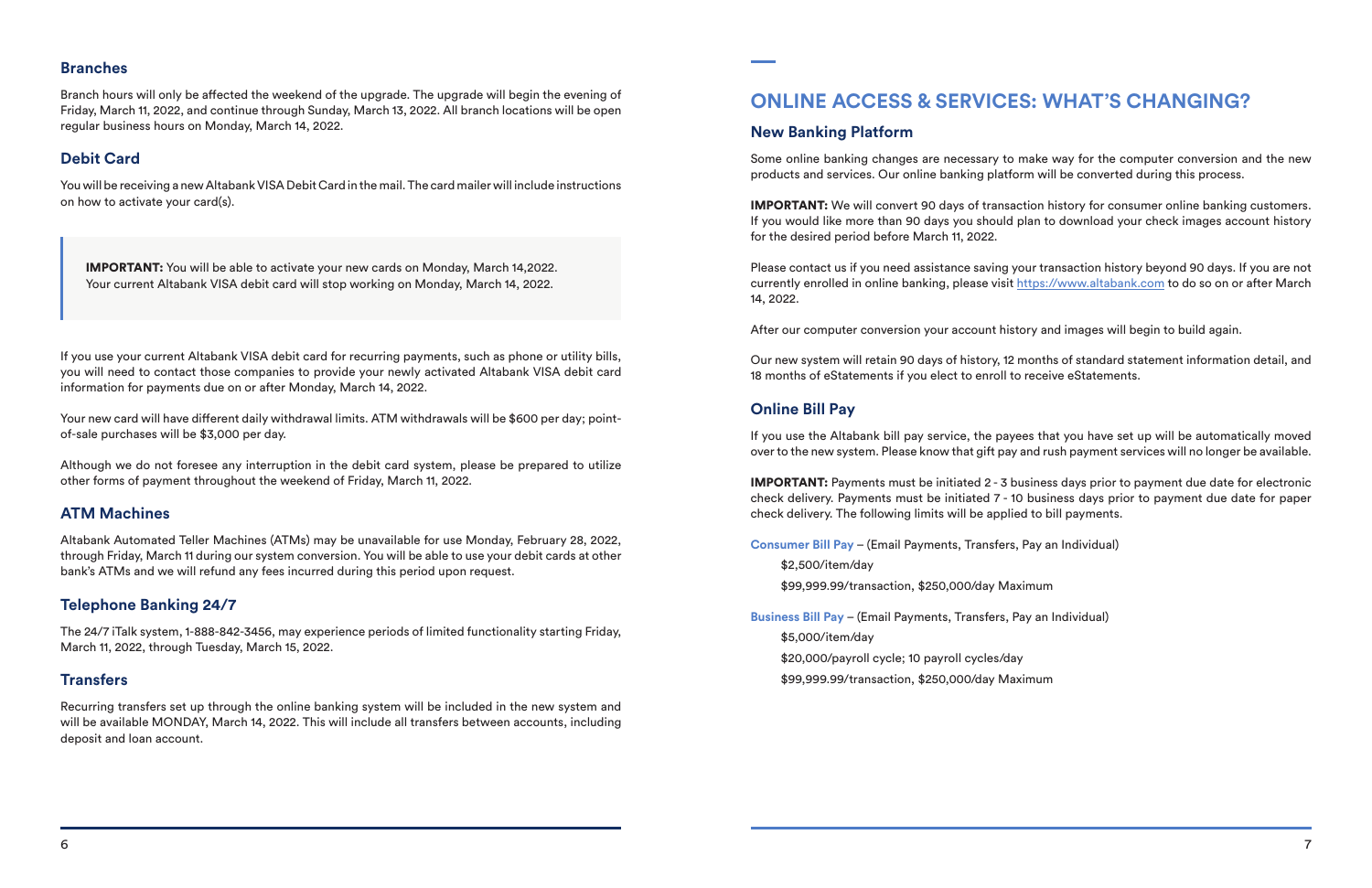### **Daily Service Cut-Off Times**

As of Monday, March 14, 2022, the daily service cut-off times will change as follows:

Wires – 4:15 p.m. (MST) ACH Origination – 5:00 p.m. (MST) for cash management customers Positive Pay – 11:30 a.m. (MST) for cash management customers Remote Deposit Capture – 6:00 p.m. (MST) for cash management customers Mobile Remote Deposits – 6:00 p.m. (MST) Online Account Transfers – 8:00 p.m. (MST)

Please refer to the Funds Availability Policy enclosed in this guide for additional information and refer to our website, www.altabank.com, for other Glacier Bank Division locations.

# **ACCOUNT ACCESS & SERVICES: WHAT IS CHANGING?**

#### **Account Numbers**

Your deposit account number will remain the same and will appear on your Altabank statements as well as other account documents you receive from us after Sunday March 13th, unless you are notified separately by mail. Any current automatic payments or deposits to your account will continue with no changes. Your existing Altabank checks will continue to work before, during, and after the conversion.

#### **Safe Deposit Box Account Numbers and Payments**

Safe deposit box account numbers will be expanded to include the branch number. Safe deposit box notices will reflect this change. No action is needed by box owners. The box payment method will remain the same. For example: if you currently have an annual transfer (auto-payment) in place, it will continue to occur on the same date.

#### **Loan Account**

Any loan payments made during conversion will be credited as of the business day you make your payment. This will include any payments made by check, a transfer between accounts, or an ACH transfer from another financial institution.

#### **Routing Number**

The Altabank routing number will remain the same; there is no need to update your routing number for any of your automatic payments, deposits, or your checks.

**Effective Date.** This Arbitration Provision is effective upon the 31st day after we provide it to you ("Effective Date"), unless you opt-out in accordance with the requirements of the RIGHT TO OPT-OUT provision below.

#### **Statements**

If your current deposit statement cycle is the 1st through the 4th of the month, it will change to 5th of the month. You will notice the statements sent after Monday, March 13th will have a different appearance and format. Statements will no longer be mailed for CDs and IRAs unless combined with a deposit statement.

Right to Opt-Out. You have the right to opt-out of this Arbitration Provision and it will not affect any other terms and conditions of your account agreement or your relationship with the Bank. To opt out, you must notify the Bank in writing of your intent to do so within 30 days after the Effective Date. Your opt-out will not be effective and you will be deemed to have consented and agreed to the Arbitration Provision unless your notice of intent to opt out is received by the Bank in writing at 49 Commons Loop, Kalispell, Montana 59901 within such 30-day time period. Your notice of intent to opt out can be a letter that is signed by you or an email sent by you that states "I elect to opt out of the Arbitration Provision" or any words to that effect.

#### **eStatements**

 Customers who are not currently enrolled will be prompted to enroll for eStatements when they first login to the new online banking system. Going forward, 18 months of eStatements will be available starting at the time you enroll. Customers who currently receive eStatements do not need to re-enroll.

#### **Certificate of Deposit Accounts**

Your current CD and CD IRA products will remain the same until maturity. Notices will be mailed prior to maturity regarding any forthcoming changes.

### **Automatic Funds Transfers**

If you have an automatic funds transfer set up for your account, and the payment date falls on a weekend or holiday, your payment will be processed on the first business day following the weekend or holiday.

#### **Arbitration Provision**

This notice includes an Arbitration Provision which is being added to the Terms and Conditions of Your Account. This Arbitration Provision applies to checking, money market and savings accounts. The Arbitration Provision provides the right to opt-out of that provision. Please read the information below regarding effective date and right to opt out carefully. The Arbitration Provision is included with the account disclosures at the end of this document.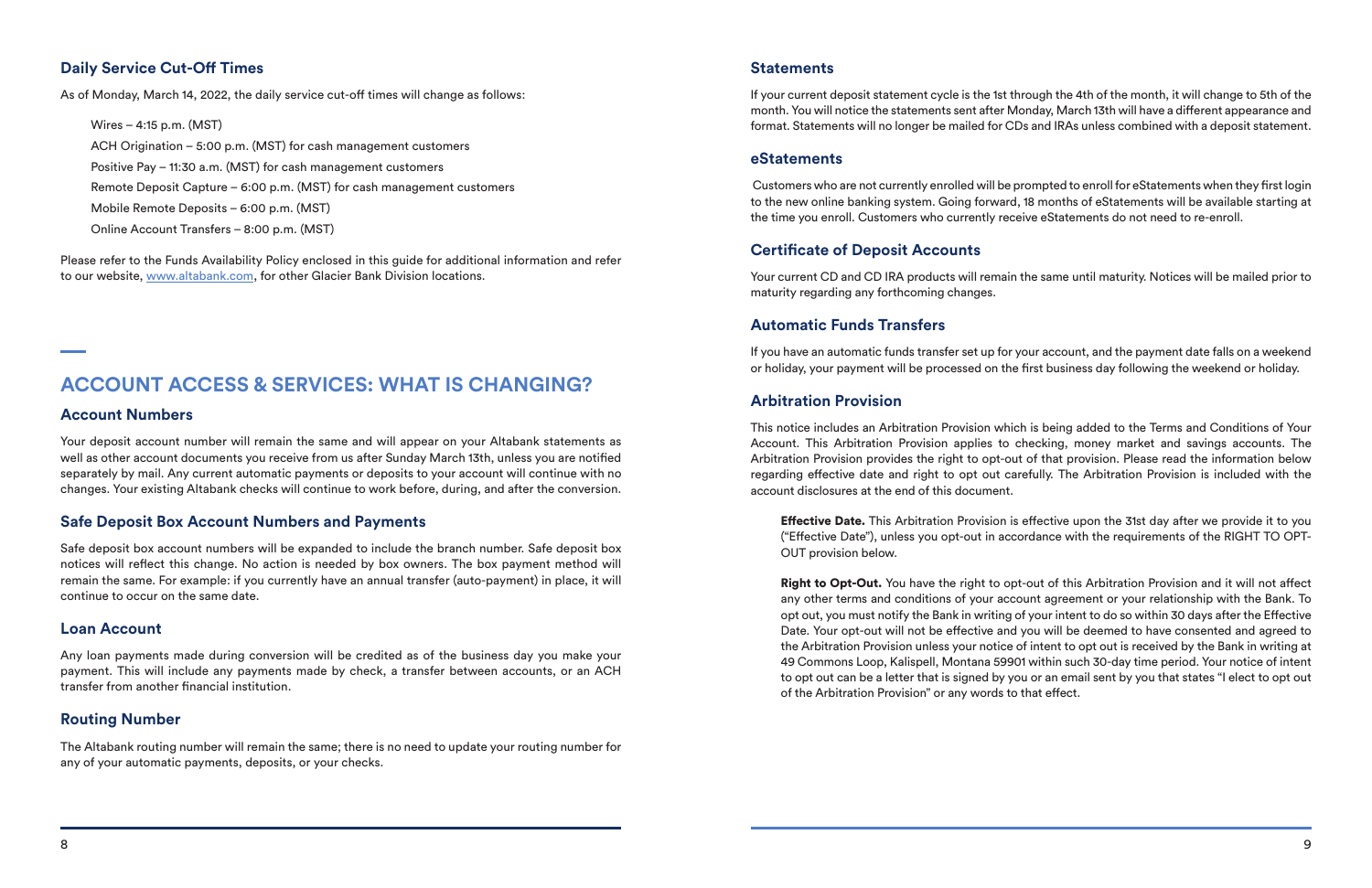#### **W ACCOUNT FEATURE**

account that's right for your business

- 0 items per month includes debits, credits and deposititems
- minimum balance requirements
- monthly service charges
- transaction fees
- ee Online banking

neck images included in monthly bank statements - FREE!

**Simply Free Business Checking account exceeds 500** e monthly transaction items, \$10,000 in monthly coin and rrency deposits or withdrawals, including change orders requires additional regulatory oversight, the account may changed to Business Analysis Checking which includes ditional fees.

terest compounded and credited monthly

service charge of \$6.00 will be imposed every statement cle if the balance falls below \$1,500 any statement cycle.

service charge of \$10.00 will be imposed each month with ber item charge of \$0.25 for every credit and a per item arge of \$0.10 for every debit. A per item charge of \$0.10 Il be imposed for deposited items. Other fees may apply additional services are selected.

is account earns a credit that may be applied against your onthly service charge. If the amount of the credit exceeds e amount of these fees, you will not receive any credit for e difference. An earnings credit of 0.15% will be calculated ing the simple compound method by applying the earngs credit rate to the average collected balance minus the % reserve requirement in the account for each statement cle. At our discretion and at any time, we may change the rnings credit rate.

ote: Interest paid to BizSmart Interest accounts will be ducted from the earnings credit.

# **PRODUCT CHANGES** (Effective Monday March 14th, 2022)

Altabank deposit accounts will transition to new Glacier Bank deposit accounts. Please see below to learn what accounts are transitioning and some of the new features that will be available to you.

## **Personal Checking Accounts**

| <b>OLD ACCOUNT</b><br><b>NAME</b>                                | <b>NEW ACCOUNT</b><br><b>NAME</b>                    | <b>NEW ACCOUNT FEATURE</b>                                                                                                                                                                                                                                                                                                                                                                                     |  |
|------------------------------------------------------------------|------------------------------------------------------|----------------------------------------------------------------------------------------------------------------------------------------------------------------------------------------------------------------------------------------------------------------------------------------------------------------------------------------------------------------------------------------------------------------|--|
| CheckSmart™                                                      | <b>TOTALLY FREE</b><br><b>CHECKING</b>               | Non-interest-bearing account<br>No minimum balance requirements<br>No monthly service charge                                                                                                                                                                                                                                                                                                                   |  |
| CheckSmart™<br>Senior<br>or<br>CheckSmart™<br><b>Senior Plus</b> | 50+ INTEREST<br><b>CHECKING</b>                      | FREE for customers 50 and over<br>FREE box of personalized corporate image checks per cal-<br>endar year<br><b>FREE cashier's checks</b><br>Interest compounded and credited monthly<br>No minimum balance requirements<br>No monthly service charge                                                                                                                                                           |  |
| CheckSmart™<br>Interest                                          | <b>EASY INTEREST</b><br><b>CHECKING</b>              | FREE checking with the convenience of direct deposit or<br>automatic loan payments<br>Interest compounded and credited monthly<br>No minimum balance requirements<br>No monthly service charge                                                                                                                                                                                                                 |  |
| MyRate™<br>Checking                                              | <b>PREMIER</b><br><b>INTEREST</b><br><b>CHECKING</b> | Interest compounded and credited monthly<br><b>Tiered Interest Rate:</b><br>$$0.01 - $1,499.99$<br>\$1,500.00 - above<br>A service charge of \$6.00 will be imposed every<br>statement cycle if the balance falls below \$1,500 any<br>day of the statement cycle (service charge is waived for<br>existing MyRate Checking customers)<br>FREE box of personalized corporate image checks per<br>calendar year |  |

#### **Business Checking Accounts**

| <b>OLD ACCOUNT</b><br><b>NAME</b> |                                                                                                                                   | <b>NEW ACCOUNT</b><br><b>NAME</b>                        | <b>NE</b>                                                                                                            |  |
|-----------------------------------|-----------------------------------------------------------------------------------------------------------------------------------|----------------------------------------------------------|----------------------------------------------------------------------------------------------------------------------|--|
|                                   | BizSmart <sup>™</sup> Small<br>Business not on<br>account analysis<br>or<br>BizSmart™<br>Commercial<br>not on account<br>analysis | <b>SIMPLY FREE</b><br><b>BUSINESS</b><br><b>CHECKING</b> | An<br>50<br>ed<br>No<br>No<br>No<br>Fre<br>Ch<br>If a<br>fre<br>cu<br>or<br>be<br>ad                                 |  |
|                                   | BizSmart™<br>Interest not on<br>analysis                                                                                          | <b>BUSINESS</b><br><b>INTEREST</b><br><b>CHECKING</b>    | Int<br>A s<br>cy                                                                                                     |  |
|                                   | BizSmart™<br>Interest on<br>account analysis                                                                                      | BizSmart™<br>Interest<br>Checking                        | A s<br>a p<br>cha<br>wil<br>as<br>Thi<br>mc<br>the<br>the<br>usi<br>ing<br>10 <sub>2</sub><br>cyo<br>ear<br>No<br>de |  |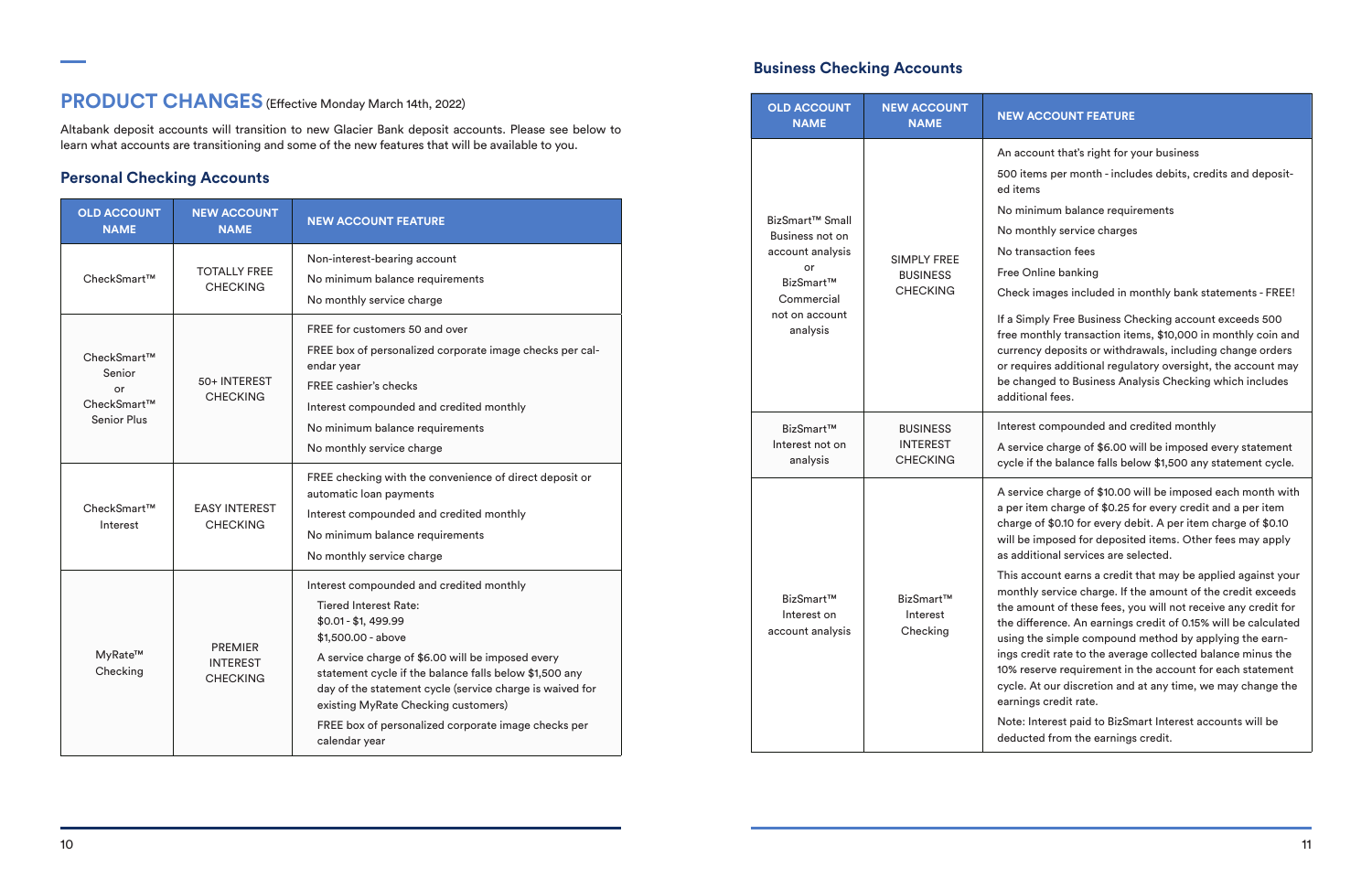|                                                                                         |                                                      | A service charge of \$10.00 will be imposed each month                                                                                                                                                                                                                                                                                                                                                                                                                                                                                        | <b>Money Market Accounts</b>       |                                                                   |                                                                                                   |
|-----------------------------------------------------------------------------------------|------------------------------------------------------|-----------------------------------------------------------------------------------------------------------------------------------------------------------------------------------------------------------------------------------------------------------------------------------------------------------------------------------------------------------------------------------------------------------------------------------------------------------------------------------------------------------------------------------------------|------------------------------------|-------------------------------------------------------------------|---------------------------------------------------------------------------------------------------|
| BizSmart <sup>™</sup> Small                                                             |                                                      | with a per item charge of \$0.25 for every credit and a per<br>item charge of \$0.10 for every debit. A per item charge<br>of \$0.10 will be imposed for deposited items. Other fees<br>may apply as additional services are selected.                                                                                                                                                                                                                                                                                                        | <b>OLD ACCOUNT</b><br><b>NAME</b>  | <b>NEW ACCOUNT</b><br><b>NAME</b>                                 | <b>NE</b><br>FE/                                                                                  |
| Business on<br>account analysis<br>or<br>BizSmart™<br>Commercial on<br>account analysis | <b>BUSINESS</b><br><b>ACCOUNT</b><br><b>ANALYSIS</b> | This account earns a credit that may be applied against<br>your monthly service charge. If the amount of the<br>credit exceeds the amount of these fees, you will not<br>receive any credit for the difference. An earnings credit<br>of 0.15% will be calculated using the simple compound<br>method by applying the earnings credit rate to the<br>average collected balance minus the 10% reserve<br>requirement in the account for each statement cycle.<br>At our discretion and at any time, we may change the<br>earnings credit rate. | CheckSmart™<br><b>Money Market</b> | <b>MONEY</b><br><b>MARKET</b><br><b>DEPOSIT</b><br><b>ACCOUNT</b> | A s<br>\$1C<br>eve<br>the<br>\$2,<br>sta <sup>.</sup><br>Inte<br>and<br>Pay<br>var<br>us i<br>Tra |
| <b>Savings Accounts</b>                                                                 |                                                      |                                                                                                                                                                                                                                                                                                                                                                                                                                                                                                                                               |                                    |                                                                   |                                                                                                   |

| <b>OLD ACCOUNT</b><br><b>NAME</b>                      | <b>NEW ACCOUNT</b><br><b>NAME</b> | <b>NEW ACCOUNT FEATURE</b>                                                                                                                                                                                                                                                         |  |
|--------------------------------------------------------|-----------------------------------|------------------------------------------------------------------------------------------------------------------------------------------------------------------------------------------------------------------------------------------------------------------------------------|--|
| Statement<br>Savings<br>or<br>SaveSmart™<br>Direct     | <b>SAVINGS</b><br><b>ACCOUNT</b>  | Interest compounded and credited monthly<br>Pays interest at a variable rate - contact us for current rates<br>A service charge of \$2.00 will be imposed every month if<br>the balance falls below \$100 any day of the month.                                                    |  |
| KidSmart™<br>Savings                                   | <b>SAVINGS</b><br><b>ACCOUNT</b>  | Interest compounded and credited monthly<br>Pays interest at a variable rate - contact us for current rates<br>Service Charge waived until 18th birthday.<br>Then a service charge of \$2.00 will be imposed every month<br>if the balance falls below \$100 any day of the month. |  |
| BizSmart™<br>Savings<br>or<br>SaveSmart™<br>Commercial | <b>BUSINESS</b><br><b>SAVINGS</b> | Interest compounded and credited monthly<br>Pays interest at a variable rate - contact us for current rates<br>A service charge of \$2.00 will be imposed every month if<br>the balance falls below \$100 any day of the month                                                     |  |

| <b>NEW ACCOUNT</b><br><b>FEATURE</b>                                                                                                                                                                                                                                                                                                            | <b>TIERED INTERST RATE</b>                                                                                                                                                                                    |  |
|-------------------------------------------------------------------------------------------------------------------------------------------------------------------------------------------------------------------------------------------------------------------------------------------------------------------------------------------------|---------------------------------------------------------------------------------------------------------------------------------------------------------------------------------------------------------------|--|
| A service charge of<br>\$10.00 will be imposed<br>every statement cycle if<br>the balance falls below<br>\$2,500 any day of the<br>statement cycle.<br>Interest compounded<br>and credited monthly<br>Pays interest at a<br>variable rate - contact<br>us for current rates<br>Transfers to another<br>account or third parties<br>are limited. | $$0.01 - $9,999.99$<br>\$10,000.00 - \$24,999.99<br>\$25,000.00 - \$49,999.99<br>\$50,000.00 - \$99,999.99<br>\$100,000.00 -<br>\$499,999.99<br>\$500,000.00 -<br>\$999,999.99<br>\$1,000,000.00 and<br>above |  |
| A service charge of<br>\$10.00 will be imposed<br>every statement cycle if<br>the balance falls below<br>\$2,500 any day of the<br>statement cycle.<br>Interest compounded<br>and credited monthly<br>Pays interest at a<br>variable rate - contact us<br>for current rates<br>Transfers to another<br>account or third parties<br>are limited. | $$0.01 - $9,999.99$<br>\$10,000.00 - \$24,999.99<br>\$25,000.00 - \$49,999.99<br>\$50,000.00 - \$99,999.99<br>\$100,000.00 -<br>\$499,999.99<br>\$500,000.00 -<br>\$999,999.99<br>\$1,000,000.00 and above    |  |

BizSmart™ Money Market

BUSINESS MONEY MARKET DEPOSIT ACCOUNT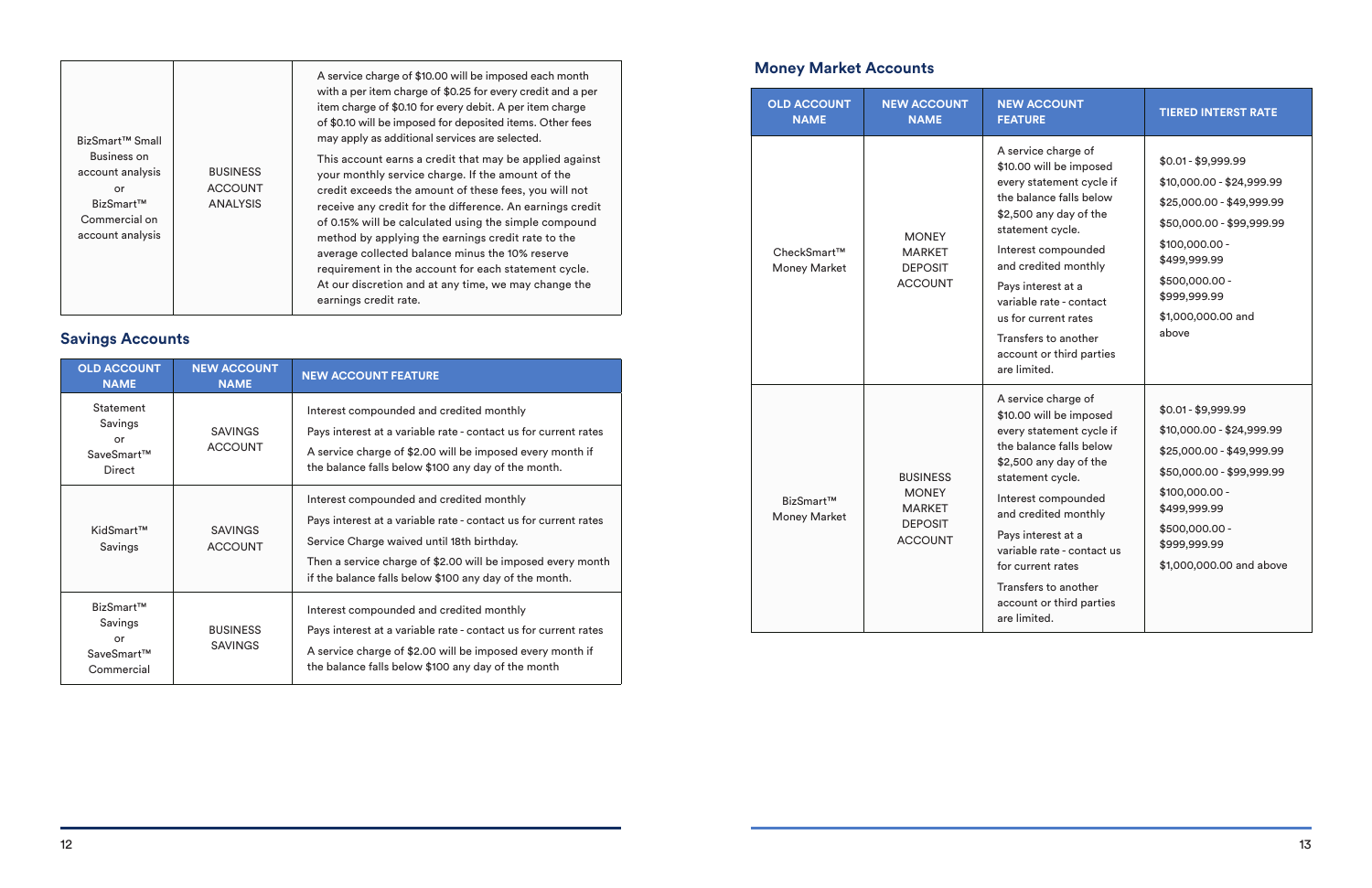## **LOAN INFORMATION CHANGES** (Effective March 14, 2022)

## **Open End Line of Credit Loans (Home Equity Line of Credit, Personal Lines of Credit and Credit Reserve)**

- First Reminder 10 days past the due date
- Second Reminder  $-$  30 days past the due date
- Third Reminder  $-$  40 days past the due date
- Fourth Reminder  $-60$  days past the due date

Beginning in March, we will no longer require a minimum advance amount or advance increments on your Home Equity Line of Credit, Personal Lines of Credit or Credit Reserve Accounts. On your Home Equity Line of Credit, Personal Lines of Credit or Credit Reserve Accounts, you may request any amount to advance without the previous minimum requirement. On Credit Reserve accounts, when the account tied to the Credit Reserve overdraws, the amount that will advance automatically will either round to the nearest dollar to cover the overdraft or advance the remaining available amount from Credit Reserve.

## **All Loans - Payment Reminder / Past Due Notices**

We have standardized all our loan types to produce Reminder and Past Due Notices with the same timing.

The number of days to generate is standard regardless of the loan type. Example: if you have a 15-day grace period, you will receive a reminder notice at 10 days past the due date, even though the grace period does not end for another five days.

## **All Loans - Statement/Notice**

Beginning in March, you may notice a change in the format of your Statement/Notice. Following the March system conversion, we will be changing the number of days for statements to generate to follow regulatory requirements. For example, if your loan is consumer loan secured with 1-4 family residential property, the statement for your May payment will generate 21 days prior to the due date.

### **All Loans - Coupons**

Beginning in March, if you previously used coupons, we will be changing your consumer installment or business loan from coupons to Statement/Notice. You may continue to use the coupon supply you have; however, we will not be ordering additional coupons.

## **Mortgage Loan Servicing Transfer**

Effective March, certain Single Family Real Estate mortgage loans will be serviced from Glacier Family of Bank's Mortgage Loan Servicing Center located in Coeur d'Alene, ID. This change in servicing will in no way affect the terms of your loan or your ability to make your payments at one of our local branches. If your loan will be affected, you will receive additional information under separate cover regarding this matter.

## **All Loans - Minimum Amount to Create / Send a Bill**

Beginning in March, each loan account will be standardized with a \$5.00 minimum amount to create a Statement/Notice. On consumer installment and business loans, if the amount that is due for that statement period is \$5.00 or less, then a statement will not generate, but rather roll the next payment due date to the next month. On Mortgage, Home Equity, Home Equity Line of Credit, Personal Lines of Credit or Credit Reserve, if the minimum amount due is \$5.00 or less, you will still receive a statement as required by regulation, with \$0 due. The system will roll the next payment due date to the next month.

## **All Loans – Credit Bureau Reporting**

We will continue reporting to all three credit bureaus – TransUnion, Experian and Equifax. We will terminate and have credit reporting removed from Innovis.

### **Leap Year**

In the previous system, the additional day in a leap year was not included in the interest accrual calculation. With this system change, leap years will be based on a 366-day year for simple interest-based loans.

## **HELOC Early Closure Fee**

Beginning March, you will no longer be charged the early closure fee of:

• Up to \$500 if you pay off your Home Equity Line of Credit within the first 3 years, if

- secured by your principal dwelling.
- \$500, if you pay off your Home Equity Line of Credit within the first 5 years, if not secured by your principal dwelling.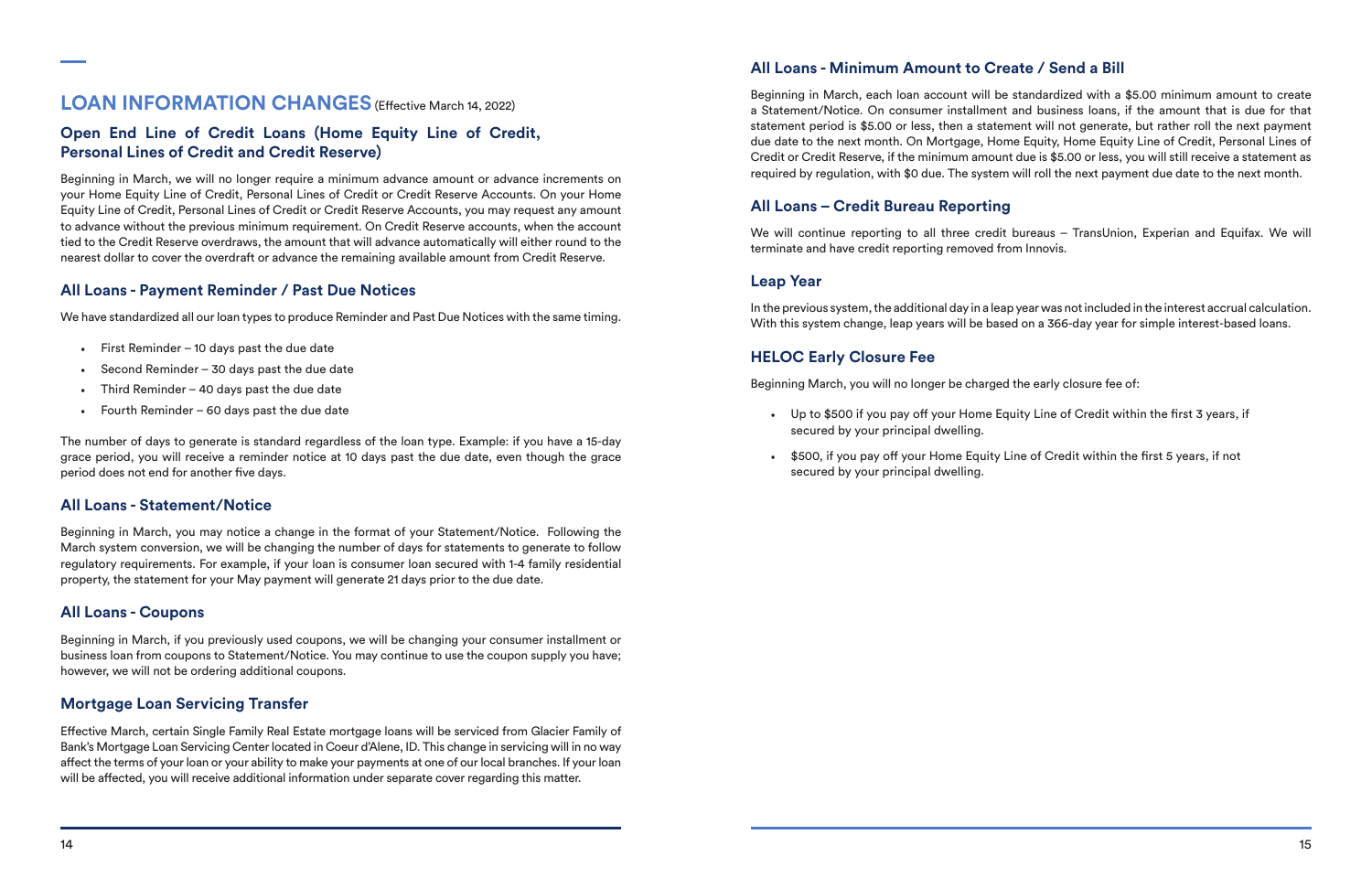### **Overdraft Program Changes**

The current consumer and business Overdraft Protection programs, your overdraft privilege service, will be discontinued effective Friday, March 11th, 2022. We prefer to pay overdrafts for our customers; however, this is done at our discretion.

#### **Debit Card Overdraft Authorization**

Your current Debit Card Overdraft Authorization will remain the same. If you are a consumer and have not made a decision refer to the information below.

Consumers have the option to opt into debit card overdraft authorization. Information about the authorization and how to opt in if you choose are provided below. Refer to the Terms and Conditions of Your Account included in this packet for other information related to understanding Overdraft and Nonsufficient Funds (NSF) Fees.

We do authorize and pay overdrafts for the following types of transactions: • Checks and other transactions using your checking account number

#### **Debit Card Overdraft Authorization: Understanding Your Decision**



\*We pay overdrafts at our discretion, which means we do not guarantee that we will always authorize and pay any type of transaction. If we do not authorize and pay an overdraft, your transaction will be declined.

Effective 2/3/2017

## **What You Need to Know About Overdraft and Overdraft Fees**

An overdraft occurs when you do not have enough money in your account to cover a transaction, but we pay it anyway. We have standard overdraft practices that come with your account.

#### **We can cover your overdrafts as follows:**

We also offer one or more overdraft protection plans which may be less expensive than our standard overdraft practices, such as the following (to learn more, ask us about these plans):

- A line of credit
- Link to another account

### **What are our standard overdraft practices that come with your account?**

• We do not authorize and pay overdrafts for the following types of transactions unless you ask

- 
- Automatic bill payments
- Recurring debit card transactions
- us to:
	- o ATM transactions
	- o Everyday debit card transactions

We pay overdrafts at our discretion, which means we do not guarantee that we will always authorize and pay any type of transaction. If we do not authorize and pay an overdraft, your transactions will be declined.

#### **What fees will be charged if Altabank pays my overdraft?**

Under our standard overdraft practices, the following fees are imposed:

• If the account is overdrawn for more than 5 consecutive business days, we charge an additional

- We charge a fee of \$30.00 each time we pay an overdraft.
- fee of \$5.00 for each business day your account is overdrawn; not to exceed \$185.00 per day.

#### **What if I want Altabank to authorize and pay overdrafts on my ATM and everyday debit card transactions?**

If you want us to authorize and pay overdrafts on ATM and everyday debit card transactions, please do one of the following:

- Call 800-815-2265
- Visit a local branch
- UT 84003

• Complete the Election Form below and deliver it to us or mail it to: PO Box 307, American Fork,

You may revoke your consent any time. Should you decide to revoke this consent, we will discontinue the payment of such overdrafts as soon as possible after receipt of your revocation.

### **ACTION REQUIRED**

If you wish to opt in, please sign this form and either mail it or bring it in to your local branch.

I want Altabank to authorize and pay overdrafts on my ATM and everyday debit card transactions with respect to the account identified below:

| Signature: _  | Date: |
|---------------|-------|
| Printed Name: |       |

Account Number: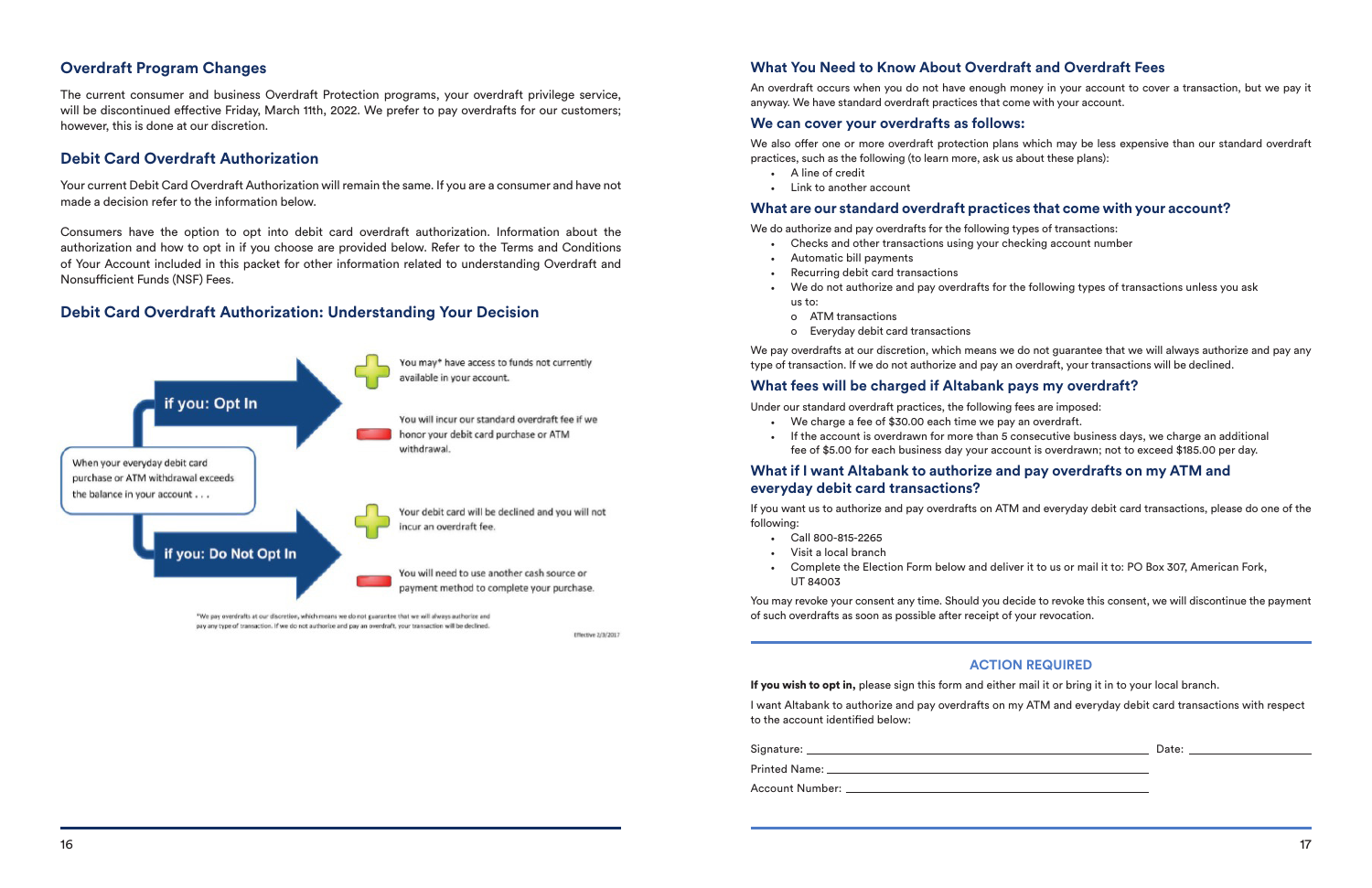Some of our fees are changing to make way for new products and services. Federal rules require any higher fees to be highlighted and we have done so in GREEN. For a current fee schedule, please contact your local branch.

| <b>PRODUCT OR SERVICE</b>                                                                                                                                                                                                                             | <b>CURRENT FEE</b>              | <b>FEE</b>                      |  |  |
|-------------------------------------------------------------------------------------------------------------------------------------------------------------------------------------------------------------------------------------------------------|---------------------------------|---------------------------------|--|--|
| <b>OVERDRAFT FEES:</b> Overdraft/ NSF created by items or transaction including, but not limited to, checks,<br>ACH, in-person withdrawals, ATM withdrawals, or other withdrawals or transfers by electronic or other<br>means (collectively "item"). |                                 |                                 |  |  |
| Overdraft Fee - fee assessed for each item paid                                                                                                                                                                                                       | \$25.00                         | \$30.00                         |  |  |
| Nonsufficient Funds (NSF) Fee - fee assessed each time an<br>item is presented and not paid                                                                                                                                                           | \$25.00                         | \$30.00                         |  |  |
| Continuous Overdraft Fee - fee assessed each day accounts that<br>remain overdrawn for more than 5 consecutive business days                                                                                                                          | \$3.00 after 3<br>business days | \$5.00 after 5<br>business days |  |  |
| Domestic Wire Transfer Fee (the following fees will be disclosed as "Domestic Wire Transfer<br>Fee" on your period statements)                                                                                                                        |                                 |                                 |  |  |
| For each incoming wire transfer                                                                                                                                                                                                                       | \$10.00                         | \$10.00                         |  |  |
| For each outgoing wire transfer                                                                                                                                                                                                                       | \$20.00                         | \$20.00                         |  |  |
| Foreign Wire Transfer Fee (the following fees will be disclosed as "Foreign Wire Transfer Fee"<br>on your period statements)                                                                                                                          |                                 |                                 |  |  |
| For each incoming wire transfer                                                                                                                                                                                                                       | \$10.00                         | \$10.00                         |  |  |
| For each outgoing wire transfer sent in US dollars                                                                                                                                                                                                    | \$35.00                         | \$75.00                         |  |  |
| For each outgoing wire transfer sent in foreign currency                                                                                                                                                                                              | \$35.00                         | \$50.00                         |  |  |

Continued >

| <b>PRODUCT OR SERVICE</b>                                         | <b>CURRENT FEE</b>            | <b>FEE</b>      |
|-------------------------------------------------------------------|-------------------------------|-----------------|
| <b>Debit Card Express Delivery</b>                                | \$30 1-2 day<br>\$15 2-3 day  | \$80.00         |
| Debit Card Local Image Fee                                        |                               | \$5.00          |
| Debit Card Custom Image Fee                                       |                               | \$10.00         |
| Account Reconciliation Fee per hour                               |                               | \$30.00         |
| Account Research Fee per hour                                     | \$30.00, plus<br>\$1 per page | \$30.00         |
| Cashier's Check Fee per check                                     | \$4.00                        | \$5.00          |
| Chargeback Fee (returned deposited item) per item                 | \$10.00                       | \$2.00          |
| Early Closing Fee - if account is closed within the first 90 days | \$0.00                        | \$10.00         |
| Levy/Garnishment Fee per request                                  | \$75.00                       | \$75.00         |
| Stop Payment Fee each item                                        | \$25.00                       | \$30.00         |
| Sweep Transaction Fee each transfer                               | \$5.00                        | \$2.00          |
| <b>Unclaimed Property Fee</b>                                     |                               | Varies by State |

\*Products and services may vary by division. Not all fees are listed. Unclaimed property fees are based on state escheatment laws. Fees are subject to change at the bank's discretion. Contact your local branch for details.

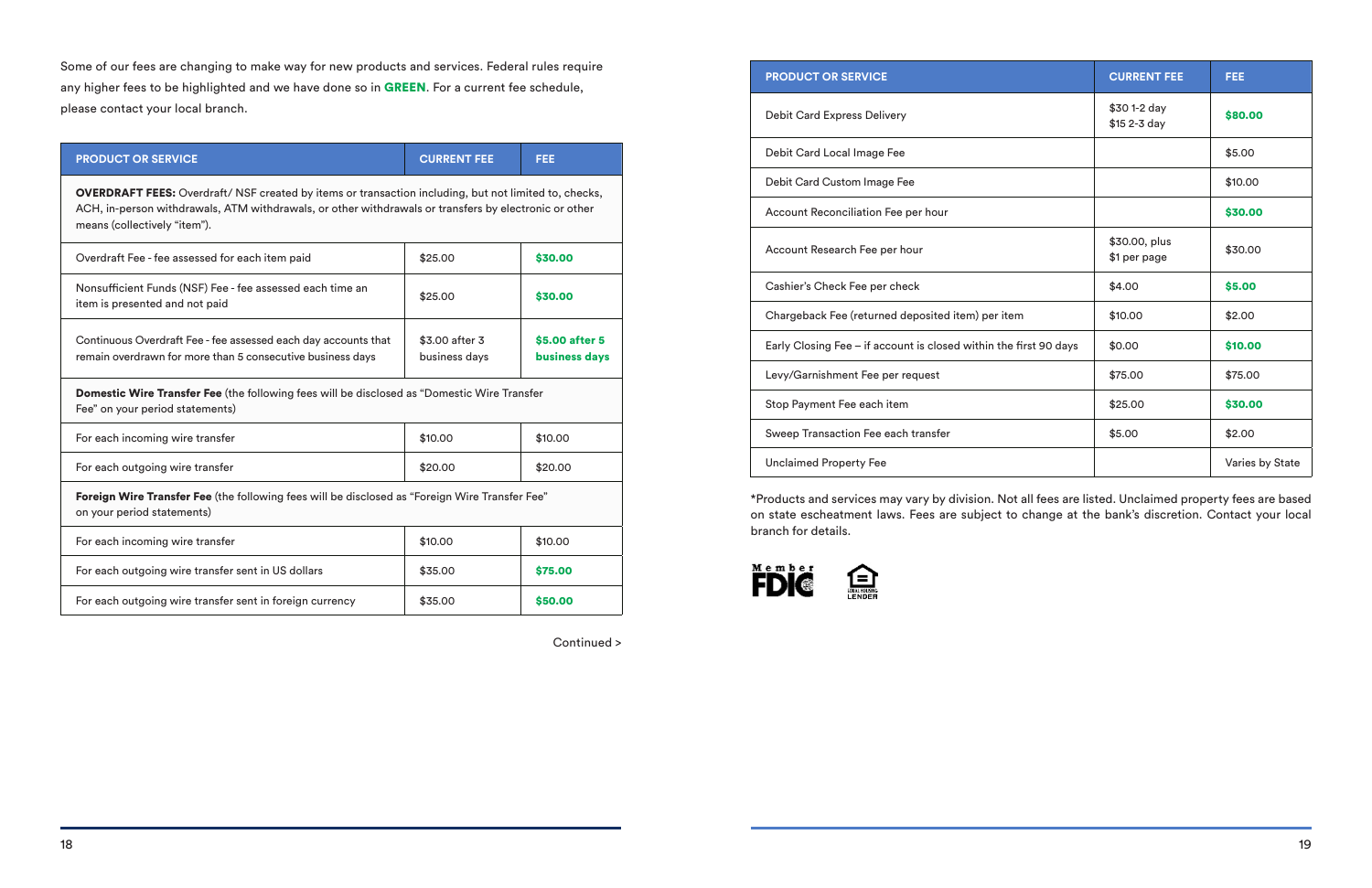| Understanding Overdraft and Nonsufficient Funds (NSF) Fees |
|------------------------------------------------------------|
|                                                            |
|                                                            |
|                                                            |
|                                                            |
|                                                            |
|                                                            |
|                                                            |
|                                                            |
|                                                            |
|                                                            |
|                                                            |
|                                                            |
|                                                            |
| Truncation, Substitute Checks, and Other Check Images      |
|                                                            |
|                                                            |
|                                                            |
|                                                            |
|                                                            |
|                                                            |
|                                                            |
|                                                            |
|                                                            |
|                                                            |
|                                                            |
|                                                            |
|                                                            |
|                                                            |
|                                                            |
|                                                            |
|                                                            |
| Monitoring and Recording Telephone Calls                   |
|                                                            |
|                                                            |
|                                                            |
|                                                            |
|                                                            |
|                                                            |
| <b>ELECTRONIC FUND TRANSFERS</b>                           |
|                                                            |
| <b>FUNDS AVAILABILITY DISCLOSURE</b>                       |
|                                                            |
|                                                            |
|                                                            |
|                                                            |
|                                                            |

## THIS PAGE INTENTIONALLY LEFT BLANK

#### **TABLE OF CONTENTS**

| $\sim$ 15 |  |
|-----------|--|
|           |  |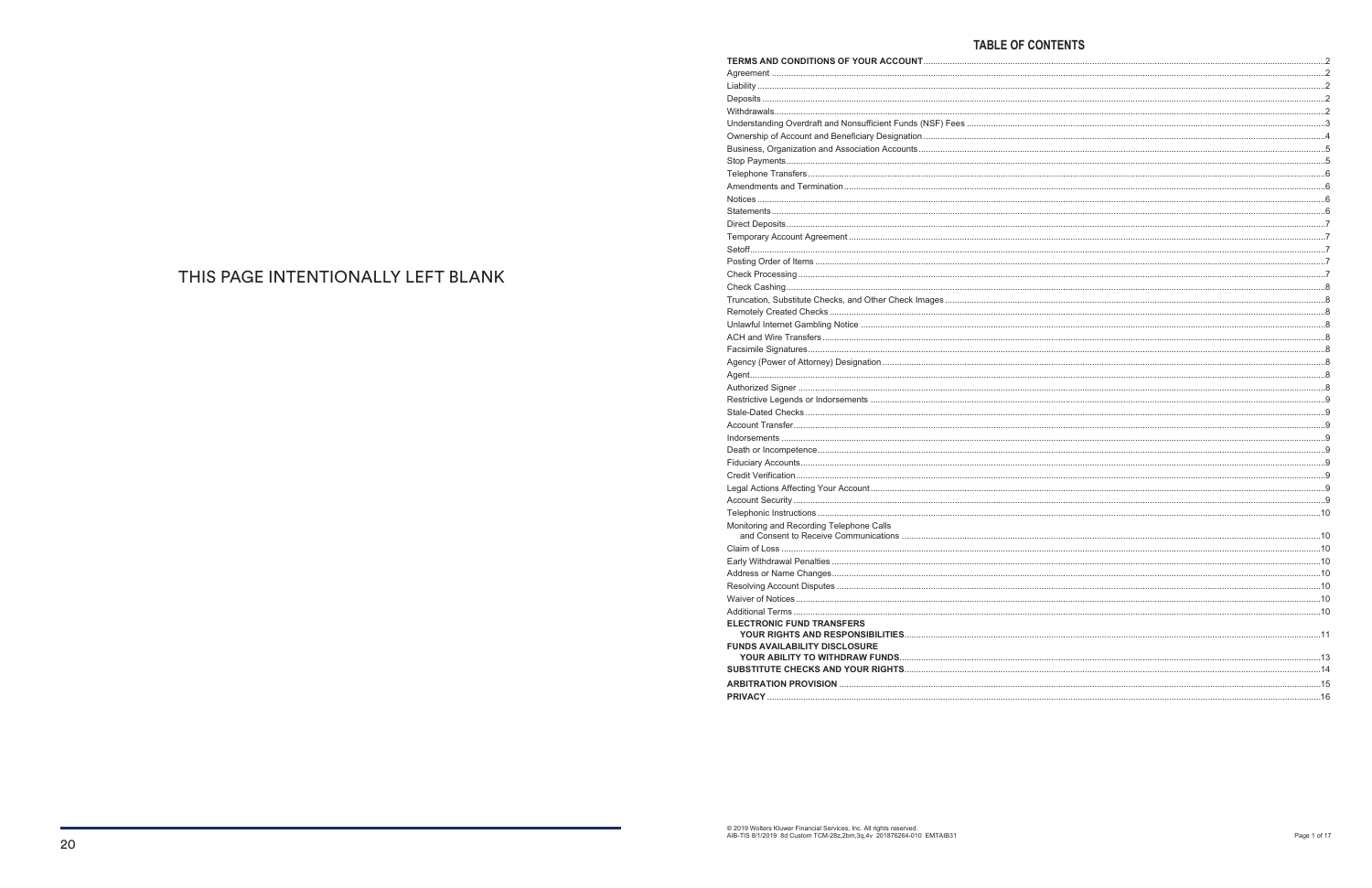#### **TERMS AND CONDITIONS OF YOUR ACCOUNT**

**AGREEMENT -** This document, along with any other documents we give you pertaining to your account(s), is a contract that establishes rules which control your account(s) with us. Please read this carefully and retain it for future reference. If you sign the signature card or open or continue to use the account, you aree to these rules. You will receive a separate schedule of rates, qualifying balances, and fees if they are not included in this document. If you have any questions, please call us.

his agreement is subject to applicable federal laws, the laws of the state of the branch in which your account is located and other applicable rules such as e operating letters of the Federal Reserve Banks and payment processing system rules (except to the extent that this agreement can and does vary such rules or laws). The body of state and federal law that governs our relationship with you, however, is too large and complex to be reproduced here. The purpose of this document is to:

) summarize some laws that apply to common transactions;

(2) establish rules to cover transactions or events which the law does not regulate;

(3) establish rules for certain transactions or events which the law regulates but permits variation by agreement; and

(4) give you disclosures of some of our policies to which you may be entitled or in which you may be interested.

any provision of this document is found to be unenforceable according to its terms, all remaining provisions will continue in full force and effect. We may permit some variations from our standard agreement, but we must agree to any variation in writing either on the signature card for your account or in some her document. Nothing in this document is intended to vary our duty to act in good faith and with ordinary care when required by law.

s used in this document the words "we," "our," and "us" mean the financial institution and the words "you" and "your" mean the account holder(s) and anyone se with the authority to deposit, withdraw, or exercise control over the funds in the account. However, this agreement does not intend, and the terms "you" and "your" should not be interpreted, to expand an individual's responsibility for an organization's liability. If this account is owned by a corporation, artnership or other organization, individual liability is determined by the laws generally applicable to that type of organization. The headings in this document are for convenience or reference only and will not govern the interpretation of the provisions. Unless it would be inconsistent to do so, words and phrases sed in this document should be construed so the singular includes the plural and the plural includes the singular. Throughout this document, when a ovision is identified as being applicable to a certain state (for example, "in Colorado"), it means that the provision is only applicable if your account is held at branch located in that particular state. Any provision which is not described as applying to a particular state, applies to your account.

**In Arizona, Colorado, Montana, and Nevada,** "Party" means a person who, by the terms of an account, has a present right, subject to request, to payment om the account other than as a beneficiary or agent.

**LIABILITY -** You agree, for yourself (and the person or entity you represent if you sign as a representative of another) to the terms of this account and the chedule of charges. You authorize us to deduct these charges, without notice to you, directly from the account balance as accrued. You will pay any dditional reasonable charges for services you request which are not covered by this agreement.

ach of you also agrees to be jointly and severally (individually) liable for any account shortage resulting from charges or overdrafts, whether caused by you another with access to this account. This liability is due immediately, and we can deduct any amounts deposited into the account and apply those amounts the shortage. You have no right to defer payment of this liability, and you are liable regardless of whether you signed the item or benefited from the charge or overdraft.

ou will be liable for our costs as well as for our reasonable attorneys' fees, to the extent permitted by law, whether incurred as a result of collection or in any her dispute involving your account. This includes, but is not limited to, disputes between you and another joint owner; you and an authorized signer or milar party; or a third party claiming an interest in your account. This also includes any action that you or a third party takes regarding the account that auses us, in good faith, to seek the advice of an attorney, whether or not we become involved in the dispute. All costs and attorneys' fees can be deducted om your account when they are incurred, without notice to you.

**DEPOSITS -** We will give only provisional credit until collection is final for any items, other than cash, we accept for deposit (including items drawn "on us"). efore settlement of any item becomes final, we act only as your agent, regardless of the form of indorsement or lack of indorsement on the item and even ough we provide you provisional credit for the item. We may reverse any provisional credit for items that are lost, stolen, or returned. Unless prohibited by w, we also reserve the right to charge back to your account the amount of any item deposited to your account or cashed for you which was initially paid by e payor bank and which is later returned to us due to an allegedly forged, unauthorized or missing indorsement, claim of alteration, encoding error, counterfeit cashier's check or other problem which in our judgment justifies reversal of credit. You authorize us to attempt to collect previously returned items ithout giving you notice, and in attempting to collect we may permit the payor bank to hold an item beyond the midnight deadline. Actual credit for deposits ; or payable in, foreign currency will be at the exchange rate in effect on final collection in U.S. dollars. We are not responsible for transactions by mail or itside depository until we actually record them. If you deliver a deposit to us and you will not be present when the deposit is counted, you must provide us 1) itemized list of the deposit (deposit slip). To process the deposit, we will verify and record the deposit, and credit the deposit to the account. If there are any discrepancies between the amounts shown on the itemized list of the deposit and the amount we determine to be the actual deposit, we will notify you of e discrepancy. You will be entitled to credit only for the actual deposit as determined by us, regardless of what is stated on the itemized deposit slip. We will eat and record all transactions received after our "daily cutoff time" on a business day we are open, or received on a day we are not open for business, as if itiated on the next business day that we are open. At our option, we may take an item for collection rather than for deposit. If we accept a third-party check draft for deposit, we may require any third-party indorsers to verify or quarantee their indorsements, or indorse in our presence.

#### *IITHDRAWALS -*

**Generally -** Unless clearly indicated otherwise on the account records, any of you, acting alone, who signs to open the account or has authority to make ithdrawals may withdraw or transfer all or any part of the account balance at any time. Each of you (until we receive written notice to the contrary) authorizes ach other person who signs or has authority to make withdrawals to indorse any item payable to you or your order for deposit to this account or any other ansaction with us.

**Postdated checks -** A postdated check is one which bears a date later than the date on which the check is written. We may properly pay and charge your count for a postdated check even though payment was made before the date of the check, unless we have received written notice of the postdating in time have a reasonable opportunity to act. Because we process checks mechanically, your notice will not be effective and we will not be liable for failing to hor your notice unless it precisely identifies the number, date, amount and payee of the item.

**Checks and withdrawal rules -** If you do not purchase your check blanks from us, you must be certain that we approve the check blanks you purchase. We ay refuse any withdrawal or transfer request which you attempt on forms not approved by us or by any method we do not specifically permit. We may refuse ay withdrawal or transfer request which is greater in number than the frequency permitted by our policy, or which is for an amount greater or less than any ithdrawal limitations. We will use the date the transaction is completed by us (as opposed to the date you initiate it) to apply any frequency limitations. In dition, we may place limitations on the account until your identity is verified.

ven if we honor a nonconforming request, we are not required to do so later. If you violate the stated transaction limitations (if any), in our discretion we may ose your account or reclassify your account as another type of account. If we reclassify your account, your account will be subject to the fees and earnings  $r$  les of the new account classification.

If we are presented with an item drawn against your account that would be a "substitute check," as defined by law, but for an error or defect in the item introduced in the substitute check creation process, you agree that we may pay such item.

Generally - The information in this section is being provided to help you understand what happens if your account is overdrawn. Understanding how your account becomes overdrawn is important and can help you avoid being assessed fees. Your account is overdrawn when there is not enough money in your account's "current balance" (which also may be called ledger balance on some ATMs) to cover a payment transaction ("item") at the time it is presented to us for payment. When your account is overdrawn, you may be assessed fees, including, but not limited, to Overdraft and NSF Fees. Our Fee Schedule sets forth Overdraft, NSF, and other fees.

We may use subsequent deposits, including, but not limited to, direct deposits of social security or other government benefits, to cover negative balances in your account created by overdrafts and Overdraft, NSF, Continuous Overdraft or other Fees. **Nonsufficient Funds -** Nonsufficient funds occur when an item drafted by you (including, but not limited to, a check transaction) or a transaction you set up (including, but not limited to, a preauthorized transfer, mobile payment, automated clearing house (ACH) transaction) is presented for payment in an amount that is more than your account's current balance, and we decide not to pay the item. If we reject and do not pay an item based on an insufficient current balance, then you will be charged an NSF Fee. Be aware that some items (checks, ACH payments, bill payments and certain recurring debit card payments) may be presented for payment multiple times after they have been rejected. We will assess an NSF Fee or an Overdraft Fee (as applicable) each time an item is presented to us, even if the same item was previously presented and rejected. **Overdraft Services -** We have overdraft services that may be less expensive than fees assessed for an overdrawn account. If you qualify and authorize this service, we can transfer funds from a line of credit to cover items which would otherwise cause your account to be overdrawn. There is no fee associated with the transfer from a line of credit, but you will be charged interest in accordance with the line of credit agreement. You can also authorize us to transfer funds from a savings, money market, or other account to prevent your account from becoming overdrawn. If you authorize this service, you may be charged a Sweep Transfer Fee each time we transfer money from an account other than a line of credit to cover an overdraft. If you have overdraft services, we will attempt to use those services before we pay an overdraft or reject or decline an item. **Maximum Daily Number of Overdraft and NSF Fees -** You may be charged more than one Overdraft and/or NSF Fee each day. However, you may not be charged more than a total of six (6) Overdraft and/or NSF Fees and one (1) Continuous Overdraft Fee per day. Payment Types - Some, but not necessarily all, of the ways you can access the funds in your account include, but are not limited to, preauthorized transfers, debit card transactions, mobile payments, ACH transactions, and check transactions. A debit card transaction might be authorized by use of a PIN or a signature. Debit card transactions can be either nonrecurring/one-time or recurring transactions. We rely upon the merchant's classification of a debit card payment transaction as either a recurring or nonrecurring/one-time transaction. Your only recourse for an incorrect classification is with the merchant. An example of a nonrecurring/one-time debit card transaction would be if you use your debit card to purchase a meal at a restaurant. An example of a recurring debit card transaction would be where you have given permission to a business to automatically deduct, on a regularly scheduled basis, a payment such as a cable bill, cell phone bill, utility bill or subscription. An example of an ACH transaction is a preauthorized payment you have set up on a recurring basis. All these payment types use different processing systems and some may take more or less time to post against your account. This information is important. Keeping track of the checks you write and the timing of the preauthorized payments you set up, debit card transactions, mobile payments, and ACH transactions will help you to know what other items might still post against your account. **A temporary debit card authorization hold affects your account balance**  On debit card purchases, merchants may request a temporary hold on your account for a specific sum of money when the merchant does not know the exact amount of the purchase at the time the card is authorized. The amount of the temporary hold may be different (more or less) than the actual amount of your purchase. Some common transactions where this occurs involve purchases of gasoline, hotel rooms, or meals at restaurants. When this happens, our processing system cannot determine that the amount of the hold exceeds the actual amount of your purchase. This temporary hold will reflect as a "Pre auth" in online and mobile banking or as a "Memo Debit" on a temporary account statement until the transaction has either posted as described in the Posted Transactions section or three business days have passed since the temporary hold was placed and the merchant has not requested payment. The amount charged to your account will eventually be adjusted to the actual amount of your purchase, but it could be three business days, or even longer in some cases, before the adjustment is made. Until the adjustment is made or three business days have passed since the temporary hold was placed and the merchant has not requested payment, the amount of funds in your account available for other transactions will be reduced by the amount of the temporary hold. If three business days have passed since the temporary hold was placed and the merchant has not requested payment, the temporary hold for that purchase will be removed from your account and your available balance will be increased by the amount of the temporary hold. However, if after three business days, the merchant requests payment, that amount will be paid to the merchant and the available and current balances in your account will be reduced and adjusted by the actual amount of the purchase.

**Cash withdrawals -** We recommend you take care when making large cash withdrawals because carrying large amounts of cash may pose a danger to your personal safety. As an alternative to making a large cash withdrawal, you may want to consider a cashier's check or similar instrument. You assume full responsibility of any loss in the event the cash you withdraw is lost, stolen, or destroyed. You agree to hold us harmless from any loss you incur as a result of your decision to withdraw funds in the form of cash.

**Multiple signatures, electronic check conversion, and similar transactions -** An electronic check conversion transaction is a transaction where a check or similar item is converted into an electronic fund transfer as defined in the Electronic Fund Transfers regulation. In these types of transactions the check or similar item is either removed from circulation (truncated) or given back to you. As a result, we have no opportunity to review the signatures or otherwise examine the original check or item. You agree that, as to these or any items as to which we have no opportunity to examine the signatures, you waive any requirement of multiple signatures.

**Notice of withdrawal -** We reserve the right to require not less than 7 days' notice in writing before each withdrawal from an interest-bearing account, other than a time deposit or demand deposit, or from any other savings deposit as defined by Regulation D. (The law requires us to reserve this right, but it is not our general policy to use it.) Withdrawals from a time account prior to maturity or prior to any notice period may be restricted and may be subject to penalty. See your notice of penalty for early withdrawal.

**UNDERSTANDING OVERDRAFT AND NONSUFFICIENT FUNDS (NSF) FEES -** 

**Overdrafts -** An overdraft occurs when there is not enough money in your account's current balance to pay for an item when it "posts" or is submitted to us for payment, but we pay the item anyway. If we pay the item and you do not have overdraft services (described below), then we will charge you an Overdraft Fee. We pay overdrafts at our discretion. The fact that we may pay items that overdraw your account does not obligate us to do so in the future. So you can NOT rely on us to pay overdrafts on your account, regardless of how frequently or under what circumstances we have paid overdrafts on your account in the past. We can change our practice of paying, or not paying, overdrafts without notice to you. We charge a Continuous Overdraft Fee for each day your account is overdrawn if the account remains overdrawn for more than five consecutive business days. We charge this Continuous Overdraft Fee even if it was a fee (such as an overdraft or NSF fee) that caused your account to be overdrawn. For consumer accounts, we do not charge Overdraft or NSF Fees for ATM and nonrecurring/one-time debit card payment transactions that are not authorized or are declined due to insufficient available balance.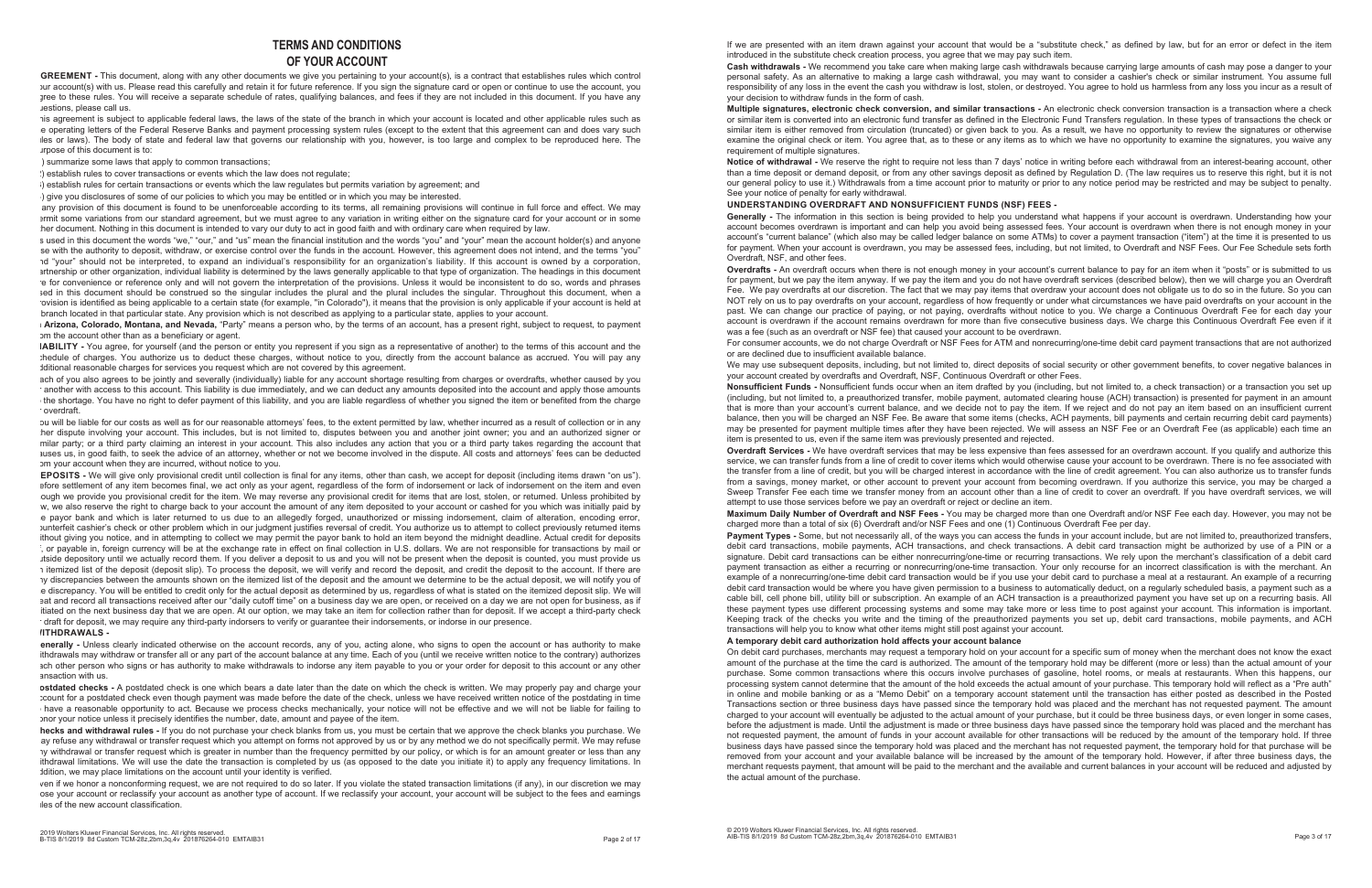#### **Posted Transactions**

"Posted" means a deposit has been credited to your account or a payment has been deducted from your account. Even though a pre-authorized transaction is debited from your account at the time the merchant requests and we approve the pre-authorization, the transaction is not posted to your account until the merchant requests payment for that transaction from us.

Your Checking Account Balance - Your checking account has two balances: the "current" balance and the "available" balance. Both can be checked when you review your account online, on our mobile banking app, at an ATM, or at a branch. It is important to understand how the two balances work so that you know how much money is in your account at any given time.

Your current balance is the full amount of all deposits, even though some portion of a deposit may be on hold and may not be available to you, less payment transactions that have posted to your account. Preauthorized debit card transactions are debited from your current balance, but, until posted, preauthorized debit card transactions will not result in an Overdraft or NSF Fee.

Your available balance is the amount of money in your account that is available for withdrawal. This is the current account balance less holds on deposits. Additionally, the available balance shown may include your savings account, overdraft line of credit and/or home equity line of credit (HELOC) balance. We use available balance at the time debit card transaction requests and ATM withdrawals are made to us to decide whether to pre-authorize them for payment. We use current balance at the time all types of items are posted (not when they are pre-authorized) to decide whether to charge Overdraft or NSF Fees. The following are two examples that illustrate how this works:

In the second example, assume your current and available balances are both \$100, and you use your debit card at a restaurant for \$60. As a result, your available balance will be reduced by \$60 so your available balance is \$40. Your current balance is also reduced by \$60 so your current balance is \$40. Before the restaurant charge is submitted to us for payment (which could be that day or even a few days later), a check that you wrote for \$70 is posted to your account. Your account will be not be overdrawn after the \$70 check is posted and you will not be assessed an Overdraft Fee or NSF Fee for that \$70 check transaction because the \$60 restaurant charge has not yet posted to your account. When the \$60 restaurant charge is later submitted to the Bank for payment and posted to your account, you will not have enough money in your current balance because of the previously posted \$70 check, and you will be charged an Overdraft Fee for the \$60 restaurant charge, even though your available balance was positive when the \$60 restaurant charge was authorized.

In the first example, assume your current and available balances are both \$100, and you use your debit card at a restaurant for \$60. As a result, your available balance will be reduced by \$60 so your available balance is \$40. Your current balance is also reduced by \$60 so your current balance is \$40. Before the restaurant charge is submitted to us for payment (which could be that day or even a few days later) and is posted, a check that you wrote for \$115 is posted to your account. Because you had a current balance of \$40, your account will be overdrawn after the \$115 check is posted and you will be assessed an Overdraft Fee or NSF Fee for that \$115 check transaction. When the \$60 restaurant charge is later submitted to the Bank for payment and posted to your account, you will also be assessed an Overdraft Fee for the \$60 restaurant charge because you do not have enough money in your current balance, even though your available and current balances were positive when the \$60 restaurant charge was authorized.

Funds Availability - Knowing when funds you deposit will be made available for withdrawal is another important concept that can help you avoid being assessed fees. Please see our funds availability disclosure for information on when different types of deposits will be made available for withdrawal. For those accounts to which our funds availability policy disclosure does not apply, you can ask us when you make a deposit when those funds will be available for withdrawal. An item may be returned after the funds from the deposit of that item are made available for withdrawal. In that case, we will reverse the credit of the item. We may determine the amount of funds in your account for the purpose of deciding whether to return an item for NSF at any time between the times we receive the item and when we return the item or send a notice in lieu of return. We need only make one determination, but if we choose to make a subsequent determination, the amount of funds in your account at the time of the subsequent determination will determine whether your account is overdrawn.

**The best way to know how much money you have and avoid paying overdraft and NSF fees is to record and track all of your transactions closely. In Arizona, Colorado and Nevada, OWNERSHIP OF ACCOUNT AND BENEFICIARY DESIGNATION -** These rules apply to this account depending on the form of ownership and beneficiary designation, if any, specified on the account records. We make no representations as to the appropriateness or effect of the ownership and beneficiary designations, except as they determine to whom we pay the account funds.

**In Arizona, Colorado and Nevada, Rights at Death - Single-Party Account -** At the death of a party, ownership passes as part of the party's estate. **Single-Party Account -** Such an account is owned by one party.

**Multiple-Party Account -** Parties own account in proportion to net contributions unless there is clear and convincing evidence of a different intent.

**Multiple-Party Account With Right of Survivorship -** At death of party, ownership passes to surviving parties. If two or more parties survive and one is the surviving spouse of the deceased party, the amount to which the deceased party, immediately before death, was beneficially entitled by law belongs to the surviving spouse. If two or more parties survive and none is the spouse of the decedent, the amount to which the deceased party, immediately before death, was beneficially entitled by law belongs to the surviving parties in equal shares, and augments the proportion to which each surviving party, immediately before the deceased party's death, was beneficially entitled under law, and the right of survivorship continues between the surviving parties.

**Multiple-Party Account Without Right of Survivorship -** At death of party, deceased party's ownership passes as part of deceased party's estate. **Single-Party Account With Pay-on-Death Designation -** At death of the party, ownership passes to the designated pay-on-death beneficiaries and is not

part of the party's estate.

**Multiple-Party Account With Right of Survivorship and Pay-on-Death Designation -** At death of last surviving party, ownership passes to the designated pay-on-death beneficiaries and is not part of the last surviving party's estate.

**In Idaho, OWNERSHIP OF ACCOUNT AND BENEFICIARY DESIGNATION -** These rules apply to this account depending on the form of ownership and beneficiary designation, if any, specified on the account records. We make no representations as to the appropriateness or effect of the ownership and beneficiary designations, except as they determine to whom we pay the account funds.

**Individual Account -** This is an account in the name of one person.

**Joint Account - With Survivorship (And Not As Tenants In Common or Community Property) -** This is an account in the name of two or more persons. Each of you intend that when you die the balance in the account (subject to any previous pledge to which we have agreed) will belong to the survivor(s). If two or more of you survive, you will own the balance in the account as joint tenants with survivorship and not as tenants in common. If the account is issued to a husband and wife, they intend that any community property in the account be transmuted (changed) into separate property and that all the property in the account, including earnings, be held jointly with the right of survivorship. Upon the death of either spouse the property will vest in and belong to the surviving spouse.

**Joint Account - No Survivorship (As Tenants In Common) -** This is owned by two or more persons, but none of you intend (merely by opening this account) to create any right of survivorship in any other person. We encourage you to agree and tell us in writing of the percentage of the deposit contributed by each of you. This information will not, however, affect the number of signatures necessary for withdrawal.

**Community Property Account - No Survivorship -** Such an account is issued to a husband and wife who intend that all of the property in the account, including earnings, be held as community property without right of survivorship.

**Revocable Trust or Pay-On-Death Account -** If two or more of you create this type of account, you own the account jointly with survivorship. Beneficiaries cannot withdraw unless: (1) all persons creating the account die, and (2) the beneficiary is then living. If two or more beneficiaries are named and survive the

death of all persons creating the account, beneficiaries will own this account in equal shares, without right of survivorship. The person(s) creating either of these account types may: (1) change beneficiaries, (2) change account types, and (3) withdraw all or part of the account funds at any time. **In Montana, OWNERSHIP OF ACCOUNT AND BENEFICIARY DESIGNATION -** These rules apply to this account depending on the form of ownership and beneficiary designation, if any, specified on the account records. We make no representations as to the appropriateness or effect of the ownership and beneficiary designations, except as they determine to whom we pay the account funds. **In Montana, Rights at Death - Single-Party Account -** At the death of a party, ownership passes as part of the party's estate. **Single-Party Account -** Such an account is owned by one party.

**Multiple-Party Account -** Parties own the account in proportion to their net contributions unless there is clear and convincing evidence of a different intent. However, any one party may withdraw the entire amount on deposit in the account. **Multiple-Party Account With Right of Survivorship -** At death of party, ownership passes to surviving parties. If two or more parties survive and one is the surviving spouse of the deceased party, the amount to which the deceased party, immediately before death, was beneficially entitled by law belongs to the surviving spouse. If two or more parties survive and none is the spouse of the decedent, the amount to which the deceased party, immediately before death, was beneficially entitled by law belongs to the surviving parties in equal shares, and augments the proportion to which each surviving party, immediately before the deceased party's death, was beneficially entitled under law, and the right of survivorship continues between the surviving parties. **Multiple-Party Account Without Right of Survivorship -** At death of party, deceased party's ownership passes as part of deceased party's estate. **Single-Party Account With Pay-on-Death Designation -** At death of the party, ownership passes to the designated pay-on-death beneficiaries and is not part of the party's estate.

**Multiple-Party Account With Right of Survivorship and Pay-on-Death Designation -** At death of last surviving party, ownership passes to the designated pay-on-death beneficiaries and is not part of the last surviving party's estate. **In Utah and Wyoming, OWNERSHIP OF ACCOUNT AND BENEFICIARY DESIGNATION -** These rules apply to this account depending on the form of ownership and beneficiary designation, if any, specified on the account records. We make no representations as to the appropriateness or effect of the ownership and beneficiary designations, except as they determine to whom we pay the account funds. **Individual Account -** This is an account in the name of one person.

**Joint Account - With Survivorship (And Not As Tenants In Common) -** This is an account in the name of two or more persons. Each of you intend that when you die the balance in the account (subject to any previous pledge to which we have agreed) will belong to the survivor(s). If two or more of you survive, you will own the balance in the account as joint tenants with survivorship and not as tenants in common. **Joint Account - No Survivorship (As Tenants In Common) -** This is owned by two or more persons, but none of you intend (merely by opening this account) to create any right of survivorship in any other person. We encourage you to agree and tell us in writing of the percentage of the deposit contributed by each of you. This information will not, however, affect the number of signatures necessary for withdrawal. **Revocable Trust or Pay-On-Death Account -** If two or more of you create this type of account, you own the account jointly with survivorship. Beneficiaries cannot withdraw unless: (1) all persons creating the account die, and (2) the beneficiary is then living. If two or more beneficiaries are named and survive the death of all persons creating the account, beneficiaries will own this account in equal shares, without right of survivorship. The person(s) creating either of these account types may: (1) change beneficiaries, (2) change account types, and (3) withdraw all or part of the account funds at any time. In Washington, OWNERSHIP OF ACCOUNT AND BENEFICIARY DESIGNATION - These rules apply to this account depending on the form of ownership and beneficiary designation, if any, specified on the account records. We make no representations as to the appropriateness or effect of the ownership and beneficiary designations, except as they determine to whom we pay the account funds.

**Single Account -** This is owned by one person.

**Joint Account - With Survivorship (And Not As Tenants In Common) -** This is an account in the name of two or more persons. Each of you intend that when you die the balance in the account (subject to any previous pledge to which we have agreed) will belong to the survivor(s). If two or more of you survive, you will own the balance in the account as joint tenants with survivorship and not as tenants in common. **Joint Account - No Survivorship (As Tenants In Common) -** This is owned by two or more persons, but none of you intend (merely by opening this account) to create any right of survivorship in any other person. We encourage you to agree and tell us in writing of the percentage of the deposit contributed by each of you. This information will not, however, affect the number of signatures necessary for withdrawal. **Community Property Account -** Such an account is issued to two married persons who intend that all of the property in the account, including earnings, be held as community property.

**Revocable Trust or Pay-On-Death Account -** If two or more of you create this type of account, you own the account jointly with survivorship. Beneficiaries cannot withdraw unless: (1) all persons creating the account die, and (2) the beneficiary is then living. If two or more beneficiaries are named and survive the death of all persons creating the account, beneficiaries will own this account in equal shares, without right of survivorship. The person(s) creating either of these account types may: (1) change beneficiaries, (2) change account types, and (3) withdraw all or part of the account funds at any time. **BUSINESS, ORGANIZATION AND ASSOCIATION ACCOUNTS -** Earnings in the form of interest, dividends, or credits will be paid only on collected funds, unless otherwise provided by law or our policy. You represent that you have the authority to open and conduct business on this account on behalf of the entity. We may require the governing body of the entity opening the account to give us a separate authorization telling us who is authorized to act on its behalf. We will honor the authorization until we actually receive written notice of a change from the governing body of the entity. **In Arizona, Colorado, Idaho, Montana, Utah, Washington, and Wyoming, STOP PAYMENTS -** The rules in this section cover stopping payment of items such as checks and drafts. Rules for stopping payment of other types of transfers of funds, such as consumer electronic fund transfers, may be established by law or our policy. If we have not disclosed these rules to you elsewhere, you may ask us about those rules. We may accept an order to stop payment on any item from any one of you. You must make any stop-payment order in the manner required by law and we must receive it in time to give us a reasonable opportunity to act on it before our stop-payment cutoff time. Because stop-payment orders are handled by computers, to be effective, your stop-payment order must precisely identify the number, date, and amount of the item, and the payee. You may stop payment on any item drawn on your account whether you sign the item or not. Generally, if your stop-payment order is given to us in writing it is effective for six months. Your order will lapse after that time if you do not renew the order in writing before the end of the six-month period. If the original stop-payment order was oral your stop-payment order will lapse after 14 calendar days if you do not confirm your order in writing within that time period. We are not obligated to notify you when a stop-payment order expires.

If you stop payment on an item and we incur any damages or expenses because of the stop payment, you agree to indemnify us for those damages or expenses, including attorneys' fees. You assign to us all rights against the payee or any other holder of the item. You agree to cooperate with us in any legal actions that we may take against such persons. You should be aware that anyone holding the item may be entitled to enforce payment against you despite the stop-payment order.

Our stop-payment cutoff time is one hour after the opening of the next banking day after the banking day on which we receive the item. Additional limitations on our obligation to stop payment are provided by law (e.g., we paid the item in cash or we certified the item).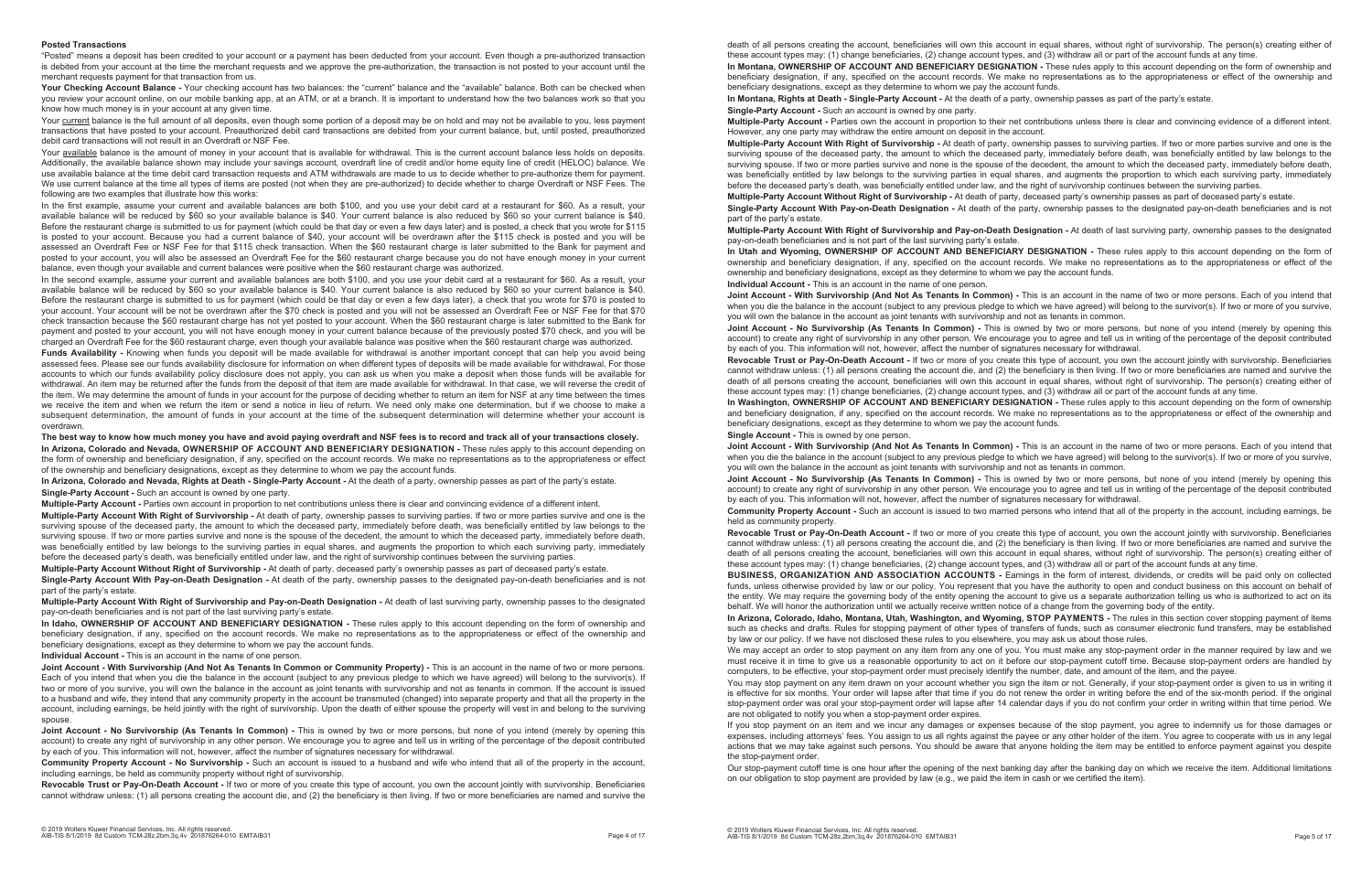**In Nevada, STOP PAYMENTS -** The rules in this section cover stopping payment of items such as checks and drafts. Rules for stopping payment of other types of transfers of funds, such as consumer electronic fund transfers, may be established by law or our policy. If we have not disclosed these rules to you elsewhere, you may ask us about those rules.

We may accept an order to stop payment on any item from any one of you. You must make any stop-payment order in the manner required by law and we must receive it in time to give us a reasonable opportunity to act on it before our stop-payment cutoff time. Because stop-payment orders are handled by computers, to be effective, your stop-payment order must precisely identify the number, date, and amount of the item, and the payee. You may stop payment on any item drawn on your account whether you sign the item or not. Your stop-payment order is effective for six months if it is given to us in writing or by another type of record (Generally, a "record" is information that is stored in such a way that it can be retrieved and can be heard or read and understood – you can ask us what type of stop-payment records you can give us). Your order will lapse after that time if you do not renew the order in writing before the end of the six-month period. If the original stop-payment order was oral your stop-payment order will lapse after 14 calendar days if it is not confirmed in writing or by another type of record within that time period. We are not obligated to notify you when a stop-payment order expires.

If you stop payment on an item and we incur any damages or expenses because of the stop payment, you agree to indemnify us for those damages or expenses, including attorneys' fees. You assign to us all rights against the payee or any other holder of the item. You agree to cooperate with us in any legal actions that we may take against such persons. You should be aware that anyone holding the item may be entitled to enforce payment against you despite the stop-payment order.

**NOTICES -** Any written notice you give us is effective when we actually receive it, and it must be given to us according to the specific delivery instructions provided elsewhere, if any. We must receive it in time to have a reasonable opportunity to act on it. If the notice is regarding a check or other item, you must give us sufficient information to be able to identify the check or item, including the precise check or item number, amount, date and payee. Written notice we give you is effective when it is deposited in the United States Mail with proper postage and addressed to your mailing address we have on file or by electronic means (including, but not limited to email) or any other method permitted by law. Notice to any of you is notice to all of you.

**In Nevada,** Our stop-payment cutoff time is one hour after the opening of the next banking day after the banking day on which we receive the item. Additional limitations on our obligation to stop payment are provided by law (e.g., we paid the item in cash or we certified the item).

**In Arizona, Idaho, Nevada, Utah, Washington, and Wyoming, STATEMENTS - Your duty to report unauthorized signatures, alterations and forgeries -** You must examine your statement of account with "reasonable promptness." If you discover (or reasonably should have discovered) any unauthorized signatures or alterations, you must promptly notify us of the relevant facts. As between you and us, if you fail to do either of these duties, you will have to either share the loss with us, or bear the loss entirely yourself (depending on whether we used ordinary care and, if not, whether we substantially contributed to the loss). The loss could be not only with respect to items on the statement but other items with unauthorized signatures or alterations by the same wrongdoer

**TELEPHONE TRANSFERS -** A telephone transfer of funds from this account to another account with us, if otherwise arranged for or permitted, may be made by the same persons and under the same conditions generally applicable to withdrawals made in writing. Limitations on the number of telephonic transfers from a savings account, if any, are described elsewhere.

You further agree that if you fail to report any unauthorized signatures, alterations or forgeries in your account within 60 days of when we first send or make the statement available, you cannot assert a claim against us on any items in that statement, and as between you and us the loss will be entirely yours. This 60-day limitation is without regard to whether we used ordinary care. The limitation in this paragraph is in addition to that contained in the first paragraph of this section.

**AMENDMENTS AND TERMINATION -** We may change any term of this agreement. Rules governing changes in interest rates are provided separately in the Truth-in-Savings disclosure or in another document. For other changes, we will give you reasonable notice in writing or by any other method permitted by law. We may also close this account at any time upon reasonable notice to you and tender of the account balance personally or by mail. Items presented for payment after the account is closed may be dishonored. When you close your account, you are responsible for leaving enough money in the account to cover any outstanding items to be paid from the account. Reasonable notice depends on the circumstances, and in some cases such as when we cannot verify your identity or we suspect fraud, disputes between account owners, or irregular activity of any kind, it might be reasonable for us to give you notice after the change or account closure becomes effective. For instance, if we suspect fraudulent activity, disputes between account owners, or irregular activity of any kind, with respect to your account, we might immediately freeze or close your account and then give you notice. If we have notified you of a change in any term of your account and you continue to have your account after the effective date of the change, you have agreed to the new term(s).

Your duty to report other errors or problems - In addition to your duty to review your statements for unauthorized signatures, alterations and forgeries, you agree to examine your statement with reasonable promptness for any other error or problem - such as an encoding error or an unexpected deposit amount. Also, if you receive or we make available either your items or images of your items, you must examine them for any unauthorized or missing indorsements or any other problems. You agree that the time you have to examine your statement and items and report to us will depend on the circumstances. However, this time period shall not exceed 60 days. Failure to examine your statement and items and report any errors to us within 60 days of when we first send or make the statement available precludes you from asserting a claim against us for any errors on items identified in that statement and as between you and us the loss will be entirely yours.

You further agree that if you fail to report any unauthorized signatures, alterations or forgeries in your account within 60 days of when we first send or make the statement available, you cannot assert a claim against us on any items in that statement, and as between you and us the loss will be entirely yours. This 60-day limitation is without regard to whether we used ordinary care. The limitation in this paragraph is in addition to that contained in the first paragraph of this section.

Your duty to report other errors or problems - In addition to your duty to review your statements for unauthorized signatures, alterations and forgeries, you agree to examine your statement with reasonable promptness for any other error or problem - such as an encoding error or an unexpected deposit amount. Also, if you receive or we make available either your items or images of your items, you must examine them for any unauthorized or missing indorsements or any other problems. You agree that the time you have to examine your statement and items and report to us will depend on the circumstances. However, this time period shall not exceed 60 days. Failure to examine your statement and items and report any errors to us within 60 days of when we first send or make the statement available precludes you from asserting a claim against us for any errors on items identified in that statement and as between you and us the loss will be entirely yours.

**Errors relating to electronic fund transfers or substitute checks -** For information on errors relating to electronic fund transfers (e.g., on-line, mobile, debit card or ATM transactions) refer to your Electronic Fund Transfers disclosure and the sections on consumer liability and error resolution. For information on errors relating to a substitute check you received, refer to your disclosure entitled Substitute Checks and Your Rights. **Duty to notify if statement not received -** You agree to immediately notify us if you do not receive your statement by the date you normally expect to receive it. Not receiving your statement in a timely manner is a sign that there may be an issue with your account, such as possible fraud or identity theft. **In Montana, STATEMENTS - Your duty to report unauthorized signatures, alterations and forgeries -** You must examine your statement of account with "reasonable promptness." If you discover (or reasonably should have discovered) any unauthorized signatures or alterations, you must promptly notify us of the relevant facts. As between you and us, if you fail to do either of these duties, you will have to either share the loss with us, or bear the loss entirely yourself (depending on whether we used ordinary care and, if not, whether we substantially contributed to the loss). The loss could be not only with respect to items on the statement but other items with unauthorized signatures or alterations by the same wrongdoer. For purposes of this section of the agreement, "reasonable promptness' means that you agree that the time you have to examine your statement and report to us will depend on the circumstances, but will not, in any circumstance, exceed a total of 14 days from when the statement is first sent or made available to **you** 

For purposes of this section of the agreement, "reasonable promptness' means that you agree that the time you have to examine your statement and report to us will depend on the circumstances, but will not, in any circumstance, exceed a total of 30 days from when the statement is first sent or made available to you.

You further agree that if you fail to report any unauthorized signatures, alterations or forgeries in your account within 60 days of when we first send or make the statement available, you cannot assert a claim against us on any items in that statement, and as between you and us the loss will be entirely yours. This 60-day limitation is without regard to whether we used ordinary care. The limitation in this paragraph is in addition to that contained in the first paragraph of this section.

Your duty to report other errors or problems - In addition to your duty to review your statements for unauthorized signatures, alterations and forgeries, you agree to examine your statement with reasonable promptness for any other error or problem - such as an encoding error or an unexpected deposit amount. Also, if you receive or we make available either your items or images of your items, you must examine them for any unauthorized or missing indorsements or any other problems. You agree that the time you have to examine your statement and items and report to us will depend on the circumstances. However, this time period shall not exceed 60 days. Failure to examine your statement and items and report any errors to us within 60 days of when we first send or make the statement available precludes you from asserting a claim against us for any errors on items identified in that statement and as between you and us the loss will be entirely yours.

**Errors relating to electronic fund transfers or substitute checks -** For information on errors relating to electronic fund transfers (e.g., on-line, mobile, debit card or ATM transactions) refer to your Electronic Fund Transfers disclosure and the sections on consumer liability and error resolution. For information on errors relating to a substitute check you received, refer to your disclosure entitled Substitute Checks and Your Rights.

**Duty to notify if statement not received -** You agree to immediately notify us if you do not receive your statement by the date you normally expect to receive it. Not receiving your statement in a timely manner is a sign that there may be an issue with your account, such as possible fraud or identity theft.

**In Colorado, STATEMENTS - Your duty to report unauthorized signatures, alterations and forgeries -** You must examine your statement of account with "reasonable promptness." If you discover (or reasonably should have discovered) any unauthorized signatures or alterations, you must promptly notify us of the relevant facts. As between you and us, if you fail to do either of these duties, you will have to either share the loss with us, or bear the loss entirely yourself (depending on whether we used ordinary care and, if not, whether we contributed to the loss). The loss could be not only with respect to items on the statement but other items with unauthorized signatures or alterations by the same wrongdoer.

For purposes of this section of the agreement, "reasonable promptness' means that you agree that the time you have to examine your statement and report to us will depend on the circumstances, but will not, in any circumstance, exceed a total of 30 days from when the statement is first sent or made available to you.

POSTING ORDER OF ITEMS - We have chosen to divide checks and other items presented for payment from your account into different categories. If multiple items are presented for payment on the same business day, we sort the items by category before posting them to your account at the end of the day. The manner in which we sort these items has an impact on the number of overdraft fees you may be assessed. Generally, we post transactions to your account in the following order: First, deposits and credits received before the deposit cutoff are posted. Second, ATM withdrawals and debit card transactions that have been received for payment are posted in chronological order, if known. Items which are not chronologically identified are posted lowest to highest dollar amount after chronologically identified items are posted. Third, automatic electronic withdrawals (such as your cable bill, insurance payment, wire transfers or checks without a check number that have been converted to electronic items) are sorted by transaction type and then posted lowest to highest dollar amount for the same types of transactions. Fourth, customer requested withdrawals and automatic transfers to other accounts with us (such as telephone and internet banking transfers, loan payments and prearranged transfers) and bank initiated withdrawals (such as corrections, charge backs, tax withholding and closing entries) are sorted by transaction type and then posted lowest to highest dollar amount for the same types of transactions. Finally, we post checks and electronic bill pay items in check number order (check numbers larger than 10 digits are posted based on the last ten digits of the check number).

**Errors relating to electronic fund transfers or substitute checks -** For information on errors relating to electronic fund transfers (e.g., on-line, mobile, debit card or ATM transactions) refer to your Electronic Fund Transfers disclosure and the sections on consumer liability and error resolution. For information on errors relating to a substitute check you received, refer to your disclosure entitled Substitute Checks and Your Rights. **Duty to notify if statement not received -** You agree to immediately notify us if you do not receive your statement by the date you normally expect to receive it. Not receiving your statement in a timely manner is a sign that there may be an issue with your account, such as possible fraud or identity theft. **DIRECT DEPOSITS -** If we are required for any reason to reimburse the U.S. Government for all or any portion of a benefit payment that was directly deposited into your account, you authorize us to deduct the amount of our liability to the federal government from the account or from any other account you have with us, without prior notice and at any time, except as prohibited by law. We may also use any other legal remedy to recover the amount of our liability. **TEMPORARY ACCOUNT AGREEMENT -** If the account documentation indicates that this is a temporary account agreement, each person who signs to open the account or has authority to make withdrawals (except as indicated to the contrary) may transact business on this account. However, we may at some time in the future restrict or prohibit further use of this account if you fail to comply with the requirements we have imposed within a reasonable time. **SETOFF -** We may (without prior notice and when permitted by law) set off the funds in this account against any due and payable debt any of you owe us now or in the future. If this account is owned by one or more of you as individuals, we may set off any funds in the account against a due and payable debt a partnership owes us now or in the future, to the extent of your liability as a partner for the partnership debt. If your debt arises from a promissory note, then the amount of the due and payable debt will be the full amount we have demanded, as entitled under the terms of the note, and this amount may include any portion of the balance for which we have properly accelerated the due date. This right of setoff does not apply to this account if prohibited by law. For example, the right of setoff does not apply to this account if: (a) it is an Individual Retirement Account or similar tax-deferred account, or (b) the debt is created by a consumer credit transaction under a credit card plan (but this does not affect our rights under any consensual security interest), or (c) the debtor's right of withdrawal only arises in a representative capacity. We will not be liable for the dishonor of any check when the dishonor occurs because we set off a debt against this account. You agree to hold us harmless from any claim arising as a result of our exercise of our right of setoff.

**CHECK PROCESSING -** We process items mechanically by relying solely on the information encoded in magnetic ink along the bottom of the items. This means that we do not individually examine your items to determine if the item is properly completed, signed and indorsed or to determine if it contains any information other than what is encoded in magnetic ink. You agree that we have exercised ordinary care if our automated processing is consistent with general banking practice, even though we do not inspect each item. Because we do not inspect each item, if you write a check to multiple payees, we can properly pay the check regardless of the number of indorsements unless you notify us in writing that the check requires multiple indorsements. We must receive the notice in time for us to have a reasonable opportunity to act on it, and you must tell us the precise date of the check, amount, check number and payee.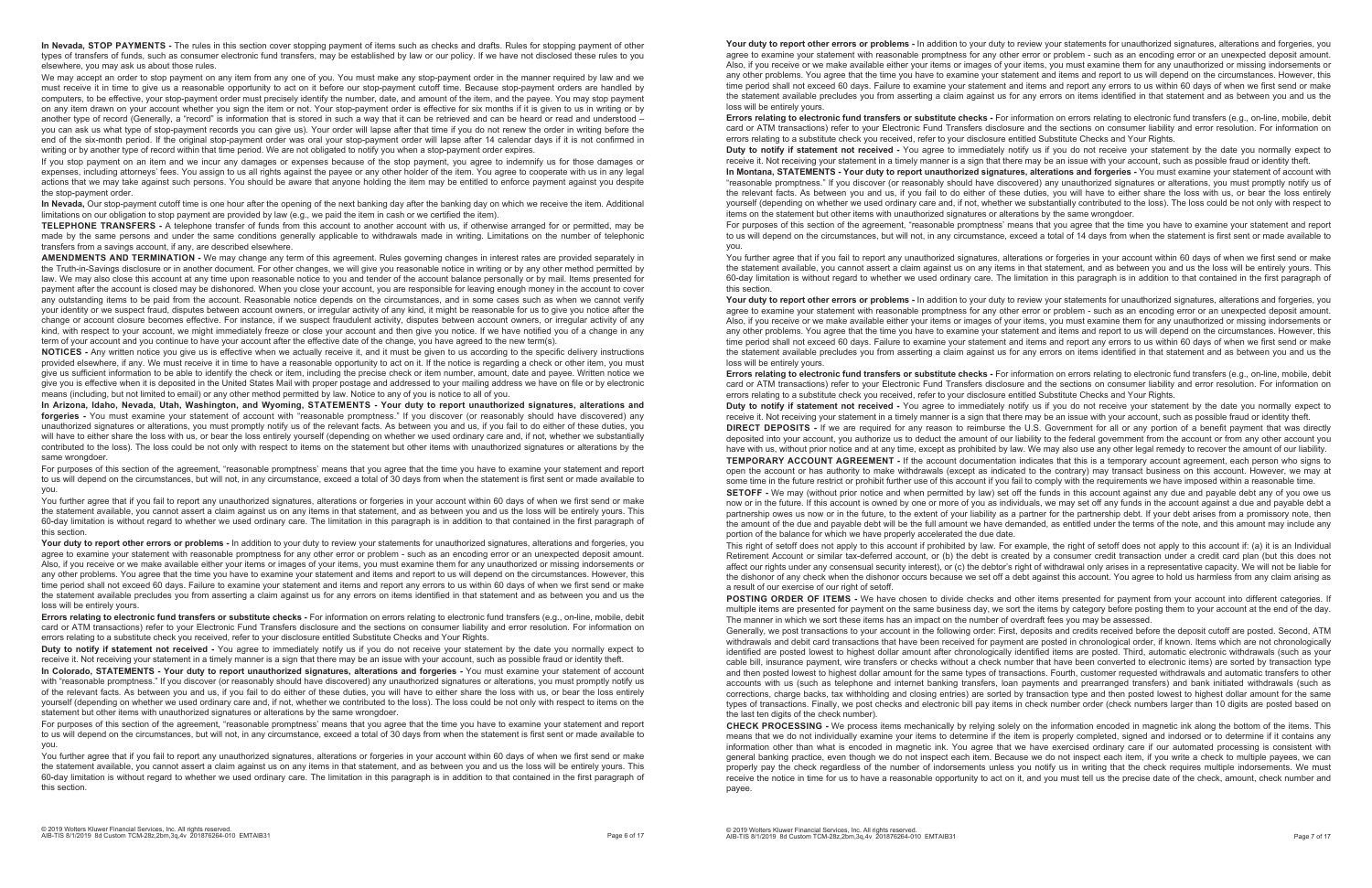**CHECK CASHING -** We may charge a fee for anyone that does not have an account with us who is cashing a check, draft or other instrument written on your account. We may also require reasonable identification to cash such a check, draft or other instrument. We can decide what identification is reasonable under the circumstances and such identification may be documentary or physical and may include collecting a thumbprint or fingerprint.

**TRUNCATION, SUBSTITUTE CHECKS, AND OTHER CHECK IMAGES -** If you truncate an original check and create a substitute check, or other paper or electronic image of the original check, you warrant that no one will be asked to make payment on the original check, a substitute check or any other electronic or paper image, if the payment obligation relating to the original check has already been paid. You also warrant that any substitute check you create conforms to the legal requirements and generally accepted specifications for substitute checks. You agree to retain the original check in conformance with our internal policy for retaining original checks. You agree to indemnify us for any loss we may incur as a result of any truncated check transaction you initiate. We can refuse to accept substitute checks that have not previously been warranted by a bank or other financial institution in conformance with the Check 21 Act. Unless specifically stated in a separate agreement between you and us, we do not have to accept any other electronic or paper image of an original check.

You warrant and agree to the following for every remotely created check we receive from you for deposit or collection: (1) you have received express and verifiable authorization to create the check in the amount and to the payee that appears on the check; (2) you will maintain proof of the authorization for at least 2 years from the date of the authorization, and supply us the proof if we ask; and (3) if a check is returned you owe us the amount of the check, regardless of when the check is returned. We may take funds from your account to pay the amount you owe us, and if there are insufficient funds in your account, you still owe us the remaining balance.

**REMOTELY CREATED CHECKS -** Like any standard check or draft, a remotely created check (sometimes called a telecheck, preauthorized draft or demand draft) is a check or draft that can be used to withdraw money from an account. Unlike a typical check or draft, however, a remotely created check is not issued by the paying bank and does not contain the signature of the account owner (or a signature purported to be the signature of the account owner). In place of a signature, the check usually has a statement that the owner authorized the check or has the owner's name typed or printed on the signature line.

**UNLAWFUL INTERNET GAMBLING NOTICE -** Restricted transactions as defined in Federal Reserve Regulation GG are prohibited from being processed through this account or relationship. Restricted transactions generally include, but are not limited to, those in which credit, electronic fund transfers, checks, or drafts are knowingly accepted by gambling businesses in connection with the participation by others in unlawful Internet gambling.

**ACH AND WIRE TRANSFERS -** This agreement is subject to Article 4A of the Uniform Commercial Code - Fund Transfers as adopted in the state in which you have your account with us. If you originate a fund transfer and you identify by name and number a beneficiary financial institution, an intermediary financial institution or a beneficiary, we and every receiving or beneficiary financial institution may rely on the identifying number to make payment. We may rely on the number even if it identifies a financial institution, person or account other than the one named. You agree to be bound by automated clearing house association rules. These rules provide, among other things, that payments made to you, or originated by you, are provisional until final settlement is made through a Federal Reserve Bank or payment is otherwise made as provided in Article 4A-403(a) of the Uniform Commercial Code. If we do not receive such payment, we are entitled to a refund from you in the amount credited to your account and the party originating such payment will not be considered to have paid the amount so credited. Credit entries may be made by ACH. If we receive a payment order to credit an account you have with us by wire or ACH, we are not required to give you any notice of the payment order or credit.

**FACSIMILE SIGNATURES -** Unless you make advance arrangements with us, we have no obligation to honor facsimile signatures on your checks or other orders. If we do agree to honor items containing facsimile signatures, you authorize us, at any time, to charge you for all checks, drafts, or other orders, for the payment of money, that are drawn on us. You give us this authority regardless of by whom or by what means the facsimile signature(s) may have been affixed so long as they resemble the facsimile signature specimen filed with us, and contain the required number of signatures for this purpose. You must notify us at once if you suspect that your facsimile signature is being or has been misused.

**In Arizona, Colorado and Montana, AGENCY (Power of Attorney) DESIGNATION (Single-Party Accounts only) -** A single individual is the owner. The agent is merely designated to conduct transactions on the owner's behalf. The owner does not give up any rights to act on the account, and the agent may not in any manner affect the rights of the owner or beneficiaries, if any, other than by withdrawing funds from the account. The owner is responsible for any transactions of the agent. We undertake no obligation to monitor transactions to determine that they are on the owner's behalf. The owner may terminate the agency at any time, and the agency is automatically terminated by the death of the owner. However, we may continue to honor the transactions of the agent until: (a) we have received written notice or have actual knowledge of the termination of the agency, and (b) we have a reasonable opportunity to act on that notice or knowledge. We may refuse to accept the designation of an agent.

As you look at the front of a check, the "trailing edge" is the left edge. When you flip the check over, be sure to keep all indorsement information within 1½" of that edge.

**In Nevada, AGENCY (Power of Attorney) DESIGNATION -** In the case of a multiple-party account, the owners may use a writing signed by all owners to designate as agent of all owners on an account a person other than an owner. The agent is merely designated to conduct transactions on the owner's behalf. The owner does not give up any rights to act on the account, and the agent may not in any manner affect the rights of the owner or beneficiaries, if any, other than by withdrawing funds from the account. The owner is responsible for any transactions of the agent. We undertake no obligation to monitor transactions to determine that they are on the owner's behalf. The owner may terminate the agency at any time, and the agency is automatically terminated by the death of the owner. However, we may continue to honor the transactions of the agent until: (a) we have received written notice or have actual knowledge of the termination of the agency, and (b) we have a reasonable opportunity to act on that notice or knowledge. We may refuse to accept an agent.

FIDUCIARY ACCOUNTS - Accounts may be opened by a person acting in a fiduciary capacity. A fiduciary is someone who is appointed to act on behalf of and for the benefit of another. We are not responsible for the actions of a fiduciary, including the misuse of funds. This account may be opened and maintained by a person or persons named as a trustee under a written trust agreement, or as executors, administrators, or conservators under court orders. You understand that by merely opening such an account, we are not acting in the capacity of a trustee in connection with the trust nor do we undertake any obligation to monitor or enforce the terms of the trust or letters.

**In Utah, AGENT (Individual Accounts only) -** A single individual is the owner. The agent is merely designated to conduct transactions on the owner's behalf. The owner does not give up any rights to act on the account, and the agent may not in any manner affect the rights of the owner or beneficiaries, if any, other than by withdrawing funds from the account. The owner is responsible for any transactions of the agent. We undertake no obligation to monitor transactions to determine that they are on the owner's behalf. The owner may terminate the agency at any time, and the agency is automatically terminated by the death of the owner. However, we may continue to honor the transactions of the agent until: (a) we have received written notice or have actual knowledge of the termination of the agency, and (b) we have a reasonable opportunity to act on that notice or knowledge. We may refuse to accept the designation of an agent.

**In Washington, AGENT (Single Accounts only) -** A single individual is the owner. The agent is merely designated to conduct transactions on the owner's behalf. The owner does not give up any rights to act on the account, and the agent may not in any manner affect the rights of the owner or beneficiaries, if any, other than by withdrawing funds from the account. The owner is responsible for any transactions of the agent. We undertake no obligation to monitor transactions to determine that they are on the owner's behalf. The owner may terminate the agency at any time, and the agency is automatically terminated by the death of the owner. However, we may continue to honor the transactions of the agent until: (a) we have received written notice or have actual knowledge of the termination of the agency, and (b) we have a reasonable opportunity to act on that notice or knowledge. We may refuse to accept the designation of an agent.

> You must also take precaution in safeguarding your blank checks. Notify us at once if you believe your checks have been lost or stolen. As between you and us, if you are negligent in safeguarding your checks, you must bear the loss entirely yourself or share the loss with us (we may have to share some of the loss if we failed to use ordinary care and if we substantially contributed to the loss). Positive pay and other fraud prevention services - Except for consumer electronic fund transfers subject to Regulation E, you agree that if we offer you services appropriate for your account to help identify and limit fraud or other unauthorized transactions against your account, and you reject those services, you will be responsible for any fraudulent or unauthorized transactions which could have been prevented by the services we offered. You will not be

**In Idaho and Wyoming, AUTHORIZED SIGNER (Individual Accounts only) -** A single individual is the owner. The authorized signer is merely designated to conduct transactions on the owner's behalf. The owner does not give up any rights to act on the account, and the authorized signer may not in any manner affect the rights of the owner or beneficiaries, if any, other than by withdrawing funds from the account. The owner is responsible for any transactions of the authorized signer. We undertake no obligation to monitor transactions to determine that they are on the owner's behalf. The owner may terminate the authorization at any time, and the authorization is automatically terminated by the death of the owner. However, we may continue to honor the transactions of the authorized signer until: (a) we have received written notice or have actual knowledge of the termination of authority, and (b) we have a reasonable opportunity to act on that notice or knowledge. We may refuse to accept the designation of an authorized signer.

**RESTRICTIVE LEGENDS OR INDORSEMENTS -** The automated processing of the large volume of checks we receive prevents us from inspecting or looking for restrictive legends, restrictive indorsements or other special instructions on any check. For this reason, we are not required to honor any restrictive legend or indorsement or other special instruction placed on checks you write unless we have agreed in writing to the restriction or instruction. Unless we have agreed in writing, we are not responsible for any losses, claims, damages, or expenses that result from your placement of these restrictions or instructions on your checks. Examples of restrictive legends placed on checks are "must be presented within 90 days" or "not valid for more than \$1,000.00." The payee's signature accompanied by the words "for deposit only" is an example of a restrictive indorsement. **In Idaho, STALE-DATED CHECKS -** We are not obligated to, but may at our option, pay a check, other than a certified check, presented for payment more than six months after its date. If you do not want us to pay a stale-dated check, you must place a stop-payment order on the check in the manner we have described elsewhere.

**ACCOUNT TRANSFER -** This account may not be transferred or assigned without our prior written consent. **INDORSEMENTS -** We may accept for deposit any item payable to you or your order, even if they are not indorsed by you. We may give cash back to any one of you. We may supply any missing indorsement(s) for any item we accept for deposit or collection, and you warrant that all indorsements are genuine. To ensure that your check or share draft is processed without delay, you must indorse it (sign it on the back) in a specific area. Your entire indorsement (whether a signature or a stamp) along with any other indorsement information (e.g. additional indorsements, ID information, driver's license number, etc.) must fall within 11 /2" of the "trailing edge" of a check. Indorsements must be made in blue or black ink, so that they are readable by automated check processing equipment.

It is important that you confine the indorsement information to this area since the remaining blank space will be used by others in the processing of the check to place additional needed indorsements and information. You agree that you will indemnify, defend, and hold us harmless for any loss, liability, damage or expense that occurs because your indorsement, another indorsement, or information you have printed on the back of the check obscures our indorsement. These indorsement guidelines apply to both personal and business checks.

**DEATH OR INCOMPETENCE -** You agree to notify us promptly if any person with a right to withdraw funds from your account(s) dies or is adjudicated (determined by the appropriate official) incompetent. We may continue to honor your checks, items, and instructions until: (a) we know of your death or adjudication of incompetence, and (b) we have had a reasonable opportunity to act on that knowledge. You agree that we may pay or certify checks drawn on or before the date of death or adjudication of incompetence for up to ten (10) days after your death or adjudication of incompetence unless ordered to stop payment by someone claiming an interest in the account.

**CREDIT VERIFICATION -** You agree that we may verify credit and employment history by any necessary means, including preparation of a credit report by a credit reporting agency.

**LEGAL ACTIONS AFFECTING YOUR ACCOUNT -** If we are served with a subpoena, restraining order, writ of attachment or execution, levy, garnishment, search warrant, or court or similar order relating to your account (termed "legal action" in this section), we will comply with that legal action. Or, in our discretion, we may freeze the assets in the account and not allow any payments out of the account until a final court determination regarding the legal action. We may do these things even if the legal action involves less than all of you. In these cases, we will not have any liability to you if there are insufficient funds to pay your items because we have withdrawn funds from your account or in any way restricted access to your funds in accordance with the legal action. Any fees or expenses we incur in responding to any legal action (including, without limitation, attorneys' fees and our internal expenses) may be charged against your account. The list of fees applicable to your account(s) provided elsewhere may specify additional fees that we may charge for certain legal actions.

#### **ACCOUNT SECURITY -**

**Duty to protect account information and methods of access -** It is your responsibility to protect the account numbers and electronic access devices (e.g., an ATM card) we provide you for your account(s). Do not discuss, compare, or share information about your account number(s) with anyone unless you are willing to give them full use of your money. An account number can be used by thieves to issue an electronic debit or to encode your number on a false demand draft which looks like and functions like an authorized check. If you furnish your access device and grant actual authority to make transfers to another person (a family member or coworker, for example) who then exceeds that authority, you are liable for the transfers unless we have been notified that transfers by that person are no longer authorized.

Your account number can also be used to electronically remove money from your account, and payment can be made from your account even though you did not contact us directly and order the payment.

| Name                                                   |                       |   | 7654    |
|--------------------------------------------------------|-----------------------|---|---------|
| Address, City, State                                   |                       |   | 20      |
| Pay to the<br>order of the contract of the contract of |                       | ድ |         |
|                                                        |                       |   | dollars |
| <b>Bank Name</b><br>and Location                       |                       |   |         |
| Memo_____                                              |                       |   |         |
| C123456789C                                            | 7654                  |   |         |
|                                                        | <b>FRONT OF CHECK</b> |   |         |



TRAILING EDGE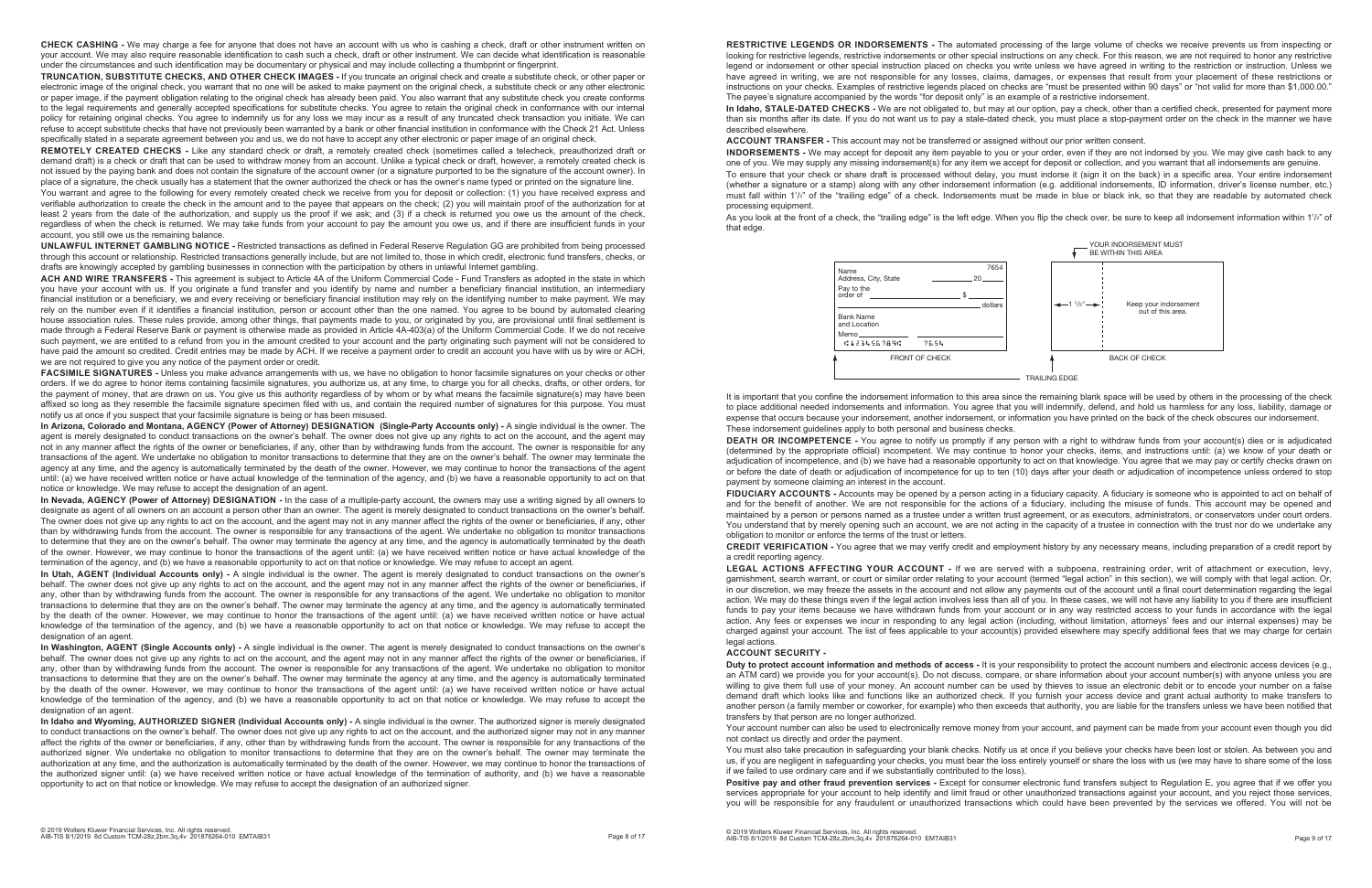responsible for such transactions if we acted in bad faith or to the extent our negligence contributed to the loss. Such services include positive pay or commercially reasonable security procedures. If we offered you a commercially reasonable security procedure which you reject, you agree that you are responsible for any payment order, whether authorized or not, that we accept in compliance with an alternative security procedure that you have selected. The positive pay service can help detect and prevent check fraud and is appropriate for account holders that issue: a high volume of checks, a lot of checks to the general public, or checks for large dollar amounts.

**TELEPHONIC INSTRUCTIONS -** Unless required by law or we have agreed otherwise in writing, we are not required to act upon instructions you give us via facsimile transmission or leave by voice mail or on a telephone answering machine.

**MONITORING AND RECORDING TELEPHONE CALLS AND CONSENT TO RECEIVE COMMUNICATIONS -** Subject to federal and state law, we may monitor or record phone calls for security reasons, to maintain a record and to ensure that you receive courteous and efficient service. You consent in advance to any such recording.

To provide you with the best possible service in our ongoing business relationship for your account we may need to contact you about your account from time to time by telephone, text messaging or email. However, we first obtain your consent to contact you about your account in compliance with applicable consumer protection provisions in the federal Telephone Consumer Protection Act of 1991 (TCPA), CAN-SPAM Act and their related federal regulations and orders issued by the Federal Communications Commission (FCC).

• Your consent is limited to your account, and as authorized by applicable law and regulations.

• Your consent is voluntary and not conditioned on the purchase of any product or service from us.

With the above understandings, you authorize us to contact you regarding your account throughout its existence using any telephone numbers or email addresses that you have previously provided to us by virtue of an existing business relationship or that you may subsequently provide to us.

You agree that you will not waive any rights you have to recover your loss against anyone who is obligated to repay, insure, or otherwise reimburse you for your loss. You will pursue your rights or, at our option, assign them to us so that we may pursue them. Our liability will be reduced by the amount you recover or are entitled to recover from these other sources.

This consent is regardless of whether the number we use to contact you is assigned to a landline, a paging service, a cellular wireless service, a specialized mobile radio service, other radio common carrier service or any other service for which you may be charged for the call. You further authorize us to contact you through the use of voice, voice mail and text messaging, including the use of pre-recorded or artificial voice messages and an automated dialing device. If necessary, you may change or remove any of the telephone numbers or email addresses at any time using any reasonable means to notify us.

**CLAIM OF LOSS -** The following rules do not apply to a transaction or claim related to a consumer electronic fund transfer governed by Regulation E (e.g., an everyday consumer debit card or ATM transaction). The error resolution procedures for consumer electronic fund transfers can be found in our initial Regulation E disclosure titled, "Electronic Fund Transfers." For other transactions or claims, if you claim a credit or refund because of a forgery, alteration, or any other unauthorized withdrawal, you agree to cooperate with us in the investigation of the loss, including giving us an affidavit containing whatever reasonable information we require concerning your account, the transaction, and the circumstances surrounding the loss. You will notify law enforcement authorities of any criminal act related to the claim of lost, missing, or stolen checks or unauthorized withdrawals. We will have a reasonable period of time to investigate the facts and circumstances surrounding any claim of loss. Unless we have acted in bad faith, we will not be liable for special or consequential damages, including loss of profits or opportunity, or for attorneys' fees incurred by you.

**EARLY WITHDRAWAL PENALTIES (and involuntary withdrawals) -** We may impose early withdrawal penalties on a withdrawal from a time account even if you don't initiate the withdrawal. For instance, the early withdrawal penalty may be imposed if the withdrawal is caused by our setoff against funds in the account or as a result of an attachment or other legal process. We may close your account and impose the early withdrawal penalty on the entire account balance in the event of a partial early withdrawal. See your notice of penalty for early withdrawals for additional information.

**ADDRESS OR NAME CHANGES -** You are responsible for notifying us of any change in your address or your name. Unless we agree otherwise, change of address or name must be made in writing by at least one of the account holders. Informing us of your address or name change on a check reorder form is not sufficient. After verifying your address change, we will attempt to communicate with you only by use of the most recent address you have provided to us. If provided elsewhere, we may impose a service fee if we attempt to locate you.

**Telephone Transfers - types of transfers -** You may access your account by telephone using  $888-842-3456 ____________ and a touch tone phone,$ your account numbers and Personal Identification Number (PIN), to:

**RESOLVING ACCOUNT DISPUTES -** We may place an administrative hold on the funds in your account (refuse payment or withdrawal of the funds) if (1) it becomes subject to a claim adverse to (a) your own interest, (b) others claiming an interest as survivors or beneficiaries of your account, or (c) a claim arising by operation of law; or (2) we cannot verify your identity or we suspect fraud; (3) there are disputes between account owners; or (4) there is irregular activity of any kind in your account. The hold may be placed for such period of time as we believe reasonably necessary to allow a legal proceeding, including, but not limited to, arbitration, to determine the merits of the claim or until we receive evidence satisfactory to us that the dispute has been resolved. We will not be liable for any items that are dishonored as a consequence of placing a hold on funds in your account for these reasons.

**ATM Transfers -** You may access your account(s) by ATM using your ATM Card and personal identification number or Visa® Debit Card and personal identification number, to:

**WAIVER OF NOTICES -** To the extent permitted by law, you waive any notice of non-payment, dishonor or protest regarding any items credited to or charged against your account. For example, if you deposit an item and it is returned unpaid or we receive a notice of nonpayment, we do not have to notify you unless required by federal Regulation CC or other law.

**LIMITATION OF TIME TO COMMENCE ACTION -** Unless elsewhere provided in this document or other documents pertaining to our account, any action or proceeding by you to enforce an obligation, duty or right arising under this agreement or by law with respect to your account or any account service must be commenced within one year after the cause of action accrues.

> **Computer Transfers - types of transfers -** You may access your account(s) by computer WWW.a**ltabank.com \_\_\_\_\_\_\_\_\_** and using your customer ID and PIN, to:

**Important Information about Deposit Insurance Coverage.** Glacier Bank is a family of community bank divisions operating in the Rocky Mountain states. Each division has a unique name that reflects our deep ties to the communities we serve. Divisions of Glacier Bank are not separately FDIC insured. The combined amounts you have on deposit with Glacier Bank and its associated divisions listed in the Privacy section, are all considered insured by the same depository institution, namely Glacier Bank. Basic FDIC insurance coverage for deposit accounts (checking, savings, money market and certificate of deposit) is \$250,000.

You may qualify for more than \$250,000 in coverage at Glacier Bank and its associated divisions if you own deposit accounts in different ownership categories. The most common categories for individual and family deposits are single accounts, joint accounts, revocable trust accounts, and certain retirement accounts. A representative at your local branch will be able to discuss account options and additional products such as depositing through the Promontory Network Certificate of Deposit Account Registry Service (CDARS) program.

For information on insurance coverage limits on your accounts at Glacier Bank and how to qualify for more insurance coverage, visit the FDIC's website, https://fdic.gov. The FDIC also has an easy-to-use online tool called EDIE (Electronic Deposit Insurance Estimator) The Estimator. To access EDIE The Estimator, go to https://www.fdic.gov/edie/calculator.html.

——————————————

#### **ELECTRONIC FUND TRANSFERS YOUR RIGHTS AND RESPONSIBILITIES**

The Electronic Fund Transfers we are capable of handling for consumers are indicated below some of which may not apply to your account. Some of these may not be available at all terminals. Please read this disclosure carefully because it tells you your rights and obligations for these transactions. You should keep this document and any other documents we give you pertaining to your account(s) for future reference. **Types of Transfers, Frequency and Dollar Limitations** 

**Electronic Fund Transfers Initiated By Third Parties.** You may authorize a third party to initiate electronic fund transfers between your account and the third party's account. These transfers to make or receive payment may be one-time occurrences or may recur as directed by you. These transfers may use the Automated Clearing House (ACH) or other payments network. Your authorization to the third party to make these transfers can occur in a number of ways. For example, your authorization to convert a check to an electronic fund transfer or to electronically pay a returned check charge can occur when a merchant provides you with notice and you go forward with the transaction (typically, at the point of purchase, a merchant will post a sign and print the notice on a receipt). In all cases, these third party transfers will require you to provide the third party with your account number and bank information. This information can be found on your check as well as on a deposit or withdrawal slip. Thus, you should only provide your bank and account information (whether over the phone, the Internet, or via some other method) to trusted third parties whom you have authorized to initiate these electronic fund transfers. Examples of these transfers include, but are not limited to:

- **Preauthorized credits.** You may make arrangements for certain direct deposits to be accepted into your checking or savings account(s).
- **Preauthorized payments.** You may make arrangements to pay certain recurring bills from your checking or savings account(s).
- **Electronic check conversion.** You may authorize a merchant or other payee to make a one-time electronic payment from your checking account using
- information from your check to pay for purchases or pay bills.
- a check is returned for insufficient funds.

**• Electronic returned check charge.** You may authorize a merchant or other payee to initiate an electronic funds transfer to collect a charge in the event

- **•** transfer funds from checking to savings
- **•** transfer funds from savings to checking
- **•** make payments from deposit accounts to third parties using Online Bill Payment
- **•** make payments from checking to loan accounts with us
- **•** make payments from savings to loan accounts with us
- **•** get checking account information
- **•** get savings account information
- **•** get certificate of deposit and IRA information
- **•** get loan information

- **•** make deposits to checking account(s)
- **•** make deposits to savings account(s)
- **•** get cash withdrawals from checking account(s)
- **-** you may withdraw no more than \$600.00 per day
- **•** get cash withdrawals from savings account(s)
- **-** you may withdraw no more than \$600.00 per day
- **•** transfer funds from savings to checking account(s)
- **•** transfer funds from checking to savings account(s)
- **•** get checking account information
- **•** get savings account information
- \* Not all ATMs allow deposits

**Point-of-Sale Transactions -** Using your card: you may access your checking account(s) to purchase goods (in person, by phone, by computer), pay for services (in person, by phone, by computer), get cash from a merchant, if the merchant permits, or from a participating financial institution, and do anything that a participating merchant will accept.

**•** you may not exceed more than \$3,000.00 in transactions per day

**Currency Conversion and International Transactions.** When you use your Visa® Debit Card at a merchant that settles in currency other than US dollars, the charge will be converted into the US dollar amount. The currency conversion rate is set by Visa. The rate at the time the merchant settles with us may differ from the rate in effect at time of purchase. The percentage charged by Visa will vary depending on whether there is a currency conversion or not. **Visa Account Updater Notice of Right to Opt Out.** Your card will be automatically enrolled in the free Visa® Account Updater (VAU) service. VAU helps participating merchants who receive recurring payments from your card have access to current card account information on file. For instance, participating merchants will have access to information about card expiration, or if you report that your card has been lost or stolen. You are entitled to opt out of this service. You may opt out at any time.

If you want to opt out, phone us at 844-892-2982 or mail us notice of your intention to opt out. You must include your name, last four digits of your card number and signature. If you opt out, you may opt back in if you decide you want the Visa Account Updater service in the future. You may opt in the same way(s) that you can opt out.

- **•** transfer funds from checking to savings
- **•** transfer funds from savings to checking
- **•** make payments from deposit accounts to third parties using Online Bill Payment
- **•** make payments from checking to loan account(s) with us
- **•** make payments from savings to loan account(s) with us
- **•** get checking account information
- **•** get savings account information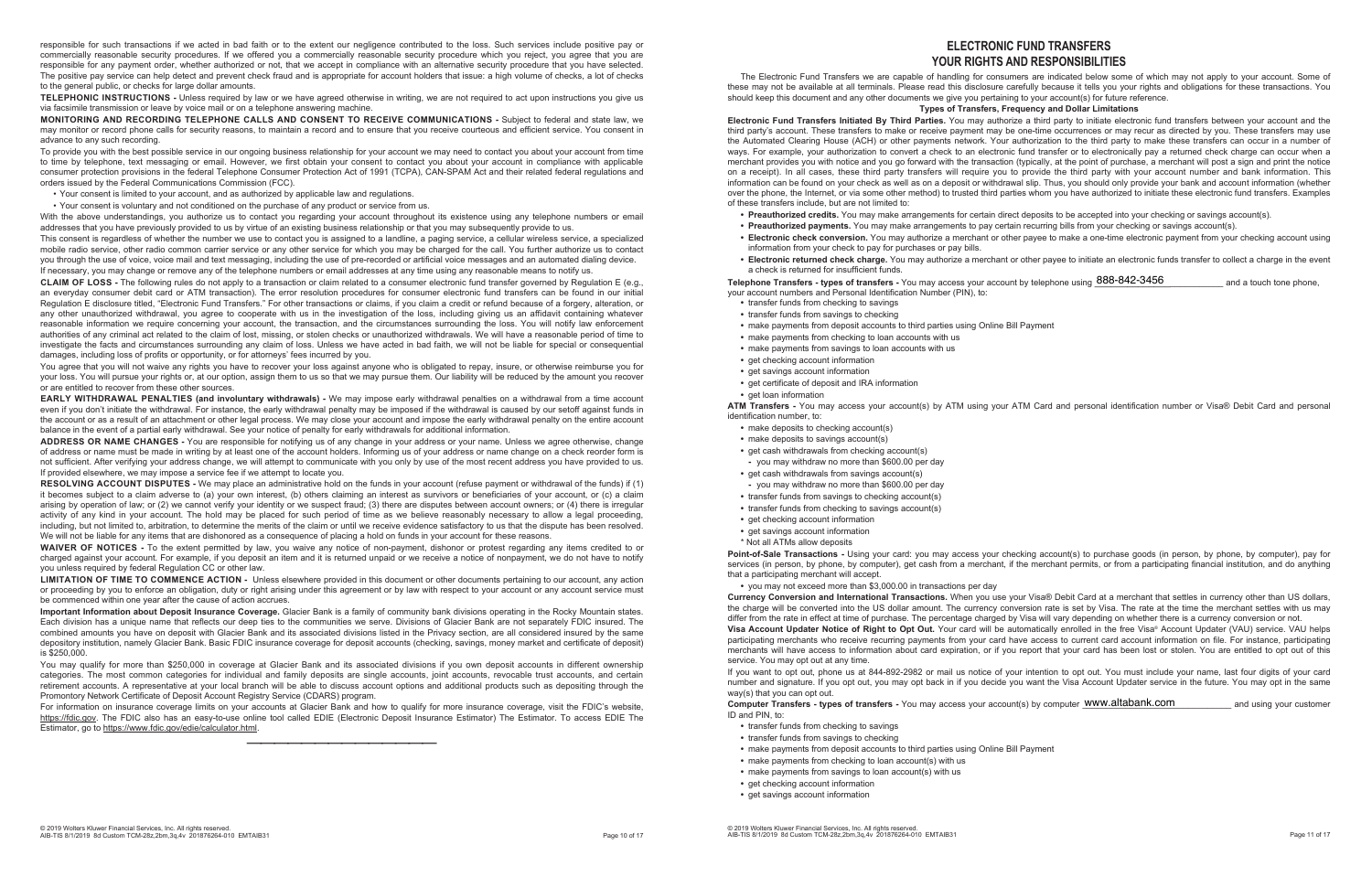#### **•** get loan account(s), certificate(s) of deposit and IRA information

**•** transfer funds from deposit accounts to deposit accounts

Online Banking will become dormant after six months of inactivity. After 550 days of inactivity, the Online Banking account will be deleted.

- **•** transfer funds from checking to savings
- **•** transfer funds from savings to checking
- **•** make payments from deposit accounts to third parties using Online Bill Payment
- **•** make payments from checking to loan account(s) with us
- **•** make payments from savings to loan account(s) with us
- **•** get checking account information
- **•** get savings account information
- **•** get certificate of deposit and IRA information
- get loan information

**Mobile Banking Transfers - types of transfers -** You may access your account(s) by web-enabled cell phone by downloading the application and using your user identification and password, to:

**•** transfer funds from deposit accounts to deposit accounts

You may be charged access fees by your cell phone provider based on your individual plan. Web access is needed to use this service. Check with your cell phone provider for details on specific fees and charges.

#### **Fees**

Except as indicated elsewhere , including in our Fee Schedule, we do not charge for these electronic fund transfers.

You will get a monthly account statement from us unless there are no transfers in a particular month. In any case, you will get a statement at least quarterly.

**ATM Operator/Network Fees.** When using a Glacier Family of Banks ATM/Visa Debit Card there is no charge for withdrawals at ATM machines owned by us, or at an Allpoint ATM. When using an ATM machine not owned by us or not operated by Allpoint, we charge a \$2.00 fee for each ATM withdrawal and you may be charged a fee by the ATM operator or any network used. This may include a fee for a balance inquiry even if you do not complete a funds transfer.

#### —————————————— **Documentation**

- **Terminal transfers.** You can get a receipt at the time you make a transfer to or from your account using an automated teller machine or point-of-sale terminal. However, you may not get a receipt if the amount of the transfer is \$15 or less.
- **Preauthorized credits.** If you have arranged to have direct deposits made to your account at least once every 60 days from the same person or company, you can call us at the phone numbers on the contact information on the last section of this document to find out whether or not the deposit has been made.
- **Periodic statements.**

#### **Preauthorized Payments**

**• Right to stop payment and procedure for doing so.** If you have told us in advance to make regular payments out of your account, you can stop any of these payments. Here is how:

Call or write us at the telephone number or address listed in the contact information on the last section of this document in time for us to receive your request 3 business days or more before the payment is scheduled to be made. If you call, we may also require you to put your request in writing and get it to us within 14 days after you call.

Please refer to our Fee Schedule for the Stop Payment Fee we will charge you.

- **Notice of varying amounts.** If these regular payments may vary in amount, the person you are going to pay will tell you, 10 days before each payment, when it will be made and how much it will be. (You may choose instead to get this notice only when the payment would differ by more than a certain amount from the previous payment, or when the amount would fall outside certain limits that you set.)
- **Liability for failure to stop payment of preauthorized transfer.** If you order us to stop one of these payments 3 business days or more before the transfer is scheduled, and we do not do so, we will be liable for your losses or damages.

#### **Financial Institution's Liability**

**Liability for failure to make transfers.** If we do not complete a transfer to or from your account on time or in the correct amount according to our agreement with you, we will be liable for your losses or damages. However, there are some exceptions. We will not be liable, for instance:

(1) If, through no fault of ours, you do not have enough money in your account to make the transfer.

(2) If you have an overdraft line and the transfer would go over the credit limit.

(3) If the automated teller machine where you are making the transfer does not have enough cash.

(4) If the terminal or system was not working properly and you knew about the breakdown when you started the transfer.

(5) If circumstances beyond our control (such as fire or flood) prevent the transfer, despite reasonable precautions that we have taken.

(6) There may be other exceptions stated in our agreement with you.

#### **Confidentiality**

We will disclose information to third parties about your account or the transfers you make:

(1) where it is necessary for completing transfers; or

(2) in order to verify the existence and condition of your account for a third party, such as a credit bureau or merchant; or

(3) in order to comply with court orders and legal investigations; or

(4) if you give us written permission; or

(5) as explained in the privacy disclosure of this agreement.

#### **Unauthorized Transfers**

#### **(In Arizona, Idaho, Montana, Nevada, Utah, Washington, and Wyoming)**

**(a) Consumer liability.** Tell us AT ONCE if you believe your card and/or code has been lost or stolen, or if you believe that an electronic fund transfer has been made without your permission using information from your check. Telephoning is the best way of keeping your possible losses down. You could lose all the money in your account (plus your maximum overdraft line of credit). If you tell us within 2 business days after you learn of the loss or theft of your card and/or code, you can lose no more than \$50 if someone used your card and/or code without your permission.

If you do NOT tell us within 2 business days after you learn of the loss or theft of your card and/or code, and we can prove we could have stopped someone from using your card and/or code without your permission if you had told us, you could lose as much as \$500. Also, if your statement shows transfers that you did not make, including those made by card, code or other means, tell us at once. If you do not tell us within 60 days after the statement was mailed to you, you may not get back any money you lost after the 60 days if we can prove that we could have stopped someone from taking the money if you had told us in time.

If a good reason (such as a long trip or a hospital stay) kept you from telling us, we will extend the time periods.

**•** *Additional Limit on Liability for Visa® Debit Card.* Unless you have been negligent or have engaged in fraud, you will not be liable for any unauthorized transactions using your lost or stolen Visa® Debit Card. This additional limit on liability does not apply to ATM transactions outside of the U.S., to ATM transactions not sent over Visa or Plus networks, or to transactions using your Personal Identification Number which are not processed by VISA®. Visa is a registered trademark of Visa International Service Association.

**(b) Contact in event of unauthorized transfer.** If you believe your card and/or code has been lost or stolen, call or write us at the telephone number or address listed in the contact information on the last section of this document. You should also call the number or write to the address listed in this disclosure if you believe a transfer has been made using the information from your check without your permission. **Unauthorized Transfers** 

#### **(In Colorado)**

**(a) Consumer liability.** Tell us AT ONCE if you believe your card and/or code has been lost or stolen, or if you believe that an electronic fund transfer has been made without your permission using information from your check. Telephoning is the best way of keeping your possible losses down. If the unauthorized use of your lost or stolen card and/or code occurs through no fault of yours, no liability will be imposed on you. Otherwise, you will be liable for the lesser of: (1) \$50.00 or

(2) the amount of any money, property, or services obtained by unauthorized use of the card and/or code before you gave us notice.

Also, if your statement shows transfers that you did not make, including those made by card, code or other means, tell us at once. Except for electronic funds transfers made by card or other device for use at a communications facility, such as an ATM, if you do not tell us within 60 days after the statement was mailed to you, you may not get back any money you lost after 60 days if we can prove that we could have stopped someone from taking the money if you had told us in time and, as to transactions arising from the unauthorized use of the card and/or code, if your failure to examine your statement or tell us constitutes a lack of due diligence on your part.

If a good reason (such as a long trip or a hospital stay) kept you from telling us, we will extend the time period.

**•** *Additional Limit on Liability for Visa® Debit Card.* Unless you have been negligent or have engaged in fraud, you will not be liable for any unauthorized transactions using your lost or stolen Visa® Debit Card. This additional limit on liability does not apply to ATM transactions outside of the U.S., to ATM transactions not sent over Visa or Plus networks, or to transactions using your Personal Identification Number which are not processed by VISA®. Visa is a registered trademark of Visa International Service Association.

**(b) Contact in event of unauthorized transfer.** If you believe your card and/or code has been lost or stolen, call or write us at the telephone number or address listed in the contact information on the last section of this document. You should also call the number or write to the address listed in this disclosure if you believe a transfer has been made using the information from your check without your permission.

#### **Error Resolution Notice**

In Case of Errors or Questions About Your Electronic Transfers, Call or Write us at the telephone number or address listed in this disclosure, as soon as you can, if you think your statement or receipt is wrong or if you need more information about a transfer listed on the statement or receipt. We must hear from you no later than 60 days after we sent the FIRST statement on which the problem or error appeared.

(1) Tell us your name and account number (if any).

(2) Describe the error or the transfer you are unsure about, and explain as clearly as you can why you believe it is an error or why you need more

information.

(3) Tell us the dollar amount of the suspected error.

If you tell us orally, we may require that you send us your complaint or question in writing within 10 business days.

We will determine whether an error occurred within 10 business days (5 business days for Visa® Debit Card point-of-sale transactions processed by Visa or 20 business days if the transfer involved a new account) after we hear from you and will correct any error promptly. If we need more time, however, we may take up to 45 days (90 days if the transfer involved a new account, a point-of-sale transaction, or a foreign-initiated transfer) to investigate your complaint or question. If we decide to do this, we will credit your account within 10 business days (5 business days for Visa® Debit Card point-of-sale transactions processed by Visa or 20 business days if the transfer involved a new account) for the amount you think is in error, so that you will have the use of the money during the time it takes us to complete our investigation. If we ask you to put your complaint or question in writing and we do not receive it within 10 business days, we may not credit your account. An account is considered a new account for 30 days after the first deposit is made if you are a new customer.

We will tell you the results within three business days after completing our investigation. If we decide that there was no error, we will send you a written explanation.

You may ask for copies of the documents that we used in our investigation. For questions, error resolution or to report lost/stolen cards call or write us using the contact information on the last section of this document.

- Business Days: Monday through Friday
	- Excluding Federal Holidays

MORE DETAILED INFORMATION IS AVAILABLE ON REQUEST

——————————————

#### **FUNDS AVAILABILITY DISCLOSURE YOUR ABILITY TO WITHDRAW FUNDS**

This disclosure applies to deposits made at a branch, ATM, mobile device or remote deposit scanner. Our policy is to make funds from your cash and check deposits made at a branch, ATM, or by a mobile device available to you on the same day you make the deposit under normal circumstances. Electronic direct deposits will be available on the day we receive credit. Deposits made remotely by a remote deposit scanner or our commercial mobile remote deposit application is the first business day after we receive the deposit.

Please remember that even after we have made funds available to you, and you have withdrawn the funds, you are still responsible for checks you deposit that are returned to us unpaid and for any other problems involving your deposit.

For determining the availability of your deposits, every day is a business day, except Saturdays, Sundays, and federal holidays. If you make a deposit through one of our branch tellers, ATM, mobile device or remote deposit scanner, or by mail before our cut-off time, we will consider that day to be the day of your deposit. However, if you make a deposit after our cut-off time or on a day that is not a business day, we will consider the deposit as being made on the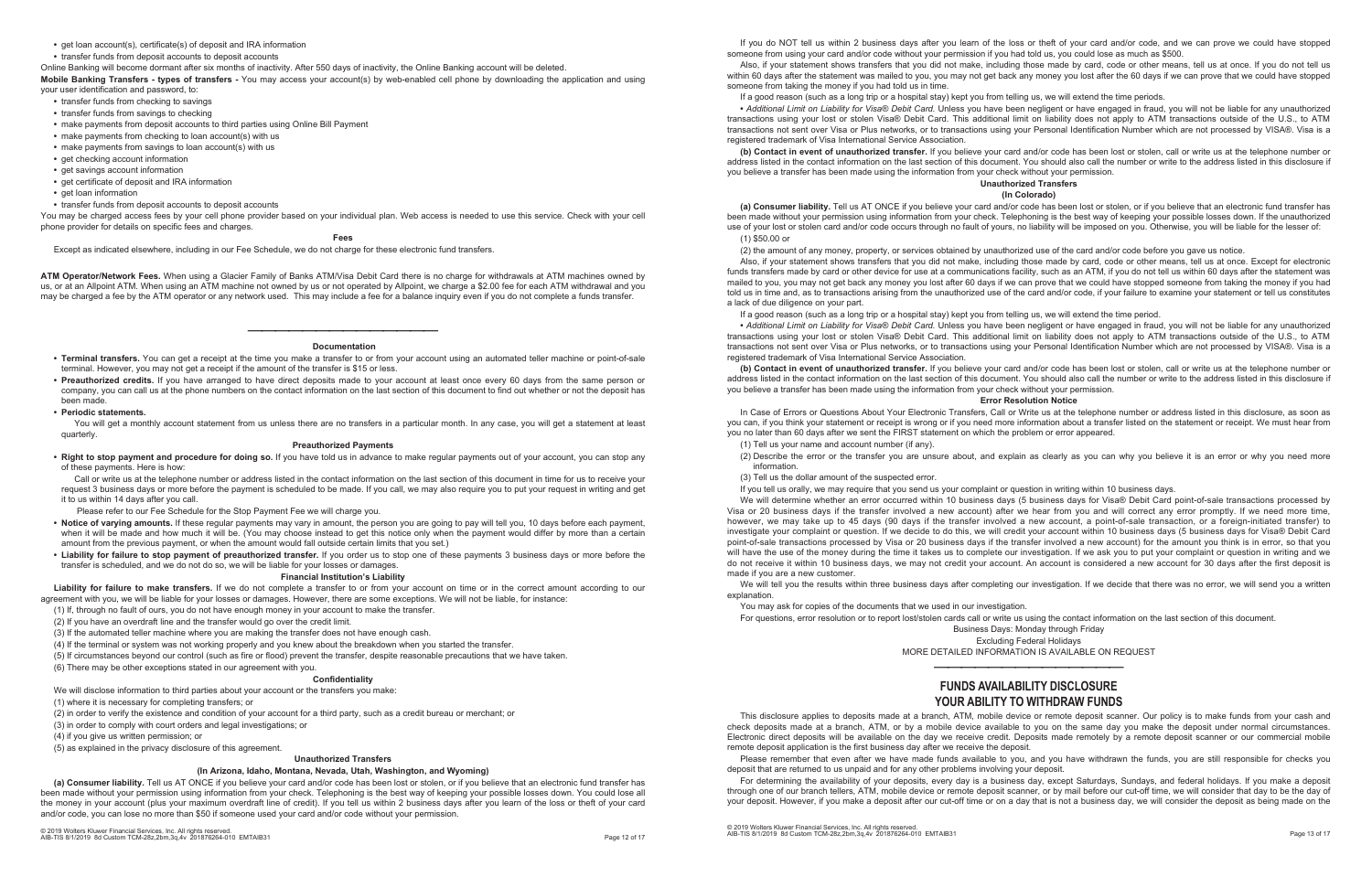next business day that we are open. Our cut-off time for branches will not be earlier than 4:00 PM but may vary by location. The cut-off time for ATMs will be not earlier than 12:00 PM but may vary by location. The cut-off time for mobile device or remote deposit scanner is 6:00 PM mountain time. Deposits made through our night depository after 6:00 AM may be processed on the next day.

If we cash a check for you that is drawn on another bank, we may withhold the availability of a corresponding amount of funds that are already in your account. Those funds will be available at the time funds from the check we cashed would have been available if you had deposited it.

#### **Longer Delays May Apply**

**Case-by-case delays.** In some cases, we will not make all of the funds that you deposit by check available to you immediately. Depending on the type of check that you deposit, funds may not be available until the second business day after the day of your deposit. However, the first \$225 of your deposits will be available immediately.

We will notify you if we delay your ability to withdraw funds for any of these reasons, and we will tell you when the funds will be available. They will generally be available no later than the seventh business day after the day of your deposit.

If we are not going to make all of the funds from your deposit available immediately, we will notify you at the time you make your deposit. We will also tell you when the funds will be available. If your deposit is not made directly to one of our employees, or if we decide to take this action after you have left the premises, we will mail you the notice by the day after we receive your deposit.

If you will need the funds from a deposit right away, you should ask us when the funds will be available.

**Exception holds.** In addition, funds you deposit by check may be delayed for a longer period under the following circumstances:

We believe a check you deposit will not be paid.

You deposit checks totaling more than \$5,525 on any one day.

You redeposit a check that has been returned unpaid.

You have overdrawn your account repeatedly in the last six months.

There is an emergency, such as failure of computer or communications equipment.

#### **Special Rules For New Accounts**

If you are a new customer, the following rules may apply during the first 30 days your account is open.

In certain cases, federal law provides a special procedure that allows you to request a refund for losses you suffer if a substitute check is posted to your account (for example, if you think that we withdrew the wrong amount from your account or that we withdrew money from your account more than once for the same check). The losses you may attempt to recover under this procedure may include the amount that was withdrawn from your account and fees that were charged as a result of the withdrawal (for example, bounced check fees).

Funds from electronic direct deposits to your account will be available on the day we receive the deposit. Funds from deposits of cash, wire transfers, and the first \$5,525 of a day's total deposits of cashier's, certified, teller's, traveler's, and federal, state and local government checks will be available on the first business day after the day of your deposit if the deposit meets certain conditions. For example, the checks must be payable to you (and you may have to use a special deposit slip). The excess over \$5,525 will be available on the ninth business day after the day of your deposit. If your deposit of these checks (other than a U.S. Treasury check) is not made in person to one of our employees, the first \$5,525 will not be available until the second business day after the day of your deposit. If we choose to delay your ability to withdraw funds, we will notify you when the funds will be available.

Funds from all other check deposits to your new account may be available on the ninth business day after the day of your deposit if we choose to delay your ability to withdraw funds. If we choose to delay making these funds available to you, we will notify you when the funds will be available.

#### —————————————— **SUBSTITUTE CHECKS AND YOUR RIGHTS**

#### **What is a substitute check?**

To make check processing faster, federal law permits banks to replace original checks with "substitute checks." These checks are similar in size to original checks with a slightly reduced image of the front and back of the original check. The front of a substitute check states: "This is a legal copy of your check. You can use it the same way you would use the original check." You may use a substitute check as proof of payment just like the original check.

Some or all of the checks that you receive back from us may be substitute checks. This notice describes rights you have when you receive substitute checks from us. The rights in this notice do not apply to original checks or to electronic debits to your account. However, you have rights under other law with respect to those transactions.

#### **What are my rights regarding substitute checks?**

You and Glacier Bank (the "Bank") agree that we shall attempt to informally settle any and all disputes, controversies, or claims arising out of, affecting, or relating to your deposit accounts with the Bank (hereafter referred to as the "Claims"). If that cannot be done, then you agree that any and all Claims that are threatened, made, filed or initiated shall, at the election of either you or us, be resolved by binding arbitration administered by the American Arbitration Association ("AAA") in accordance with its applicable rules and procedures for consumer disputes ("Rules"), whether such Claims are in contract, tort, statute, or otherwise. The Rules can be obtained on the AAA website free of charge at www.adr.org. Either you or we may elect to resolve a particular Claim through arbitration, even if one of us has already initiated litigation in court related to the Claim, by: (a) making written demand for arbitration upon the other party, (b) initiating arbitration against the other party, or (c) filing a motion to compel arbitration in court. AS A RESULT, IF EITHER YOU OR WE ELECT TO RESOLVE A PARTICULAR CLAIM THROUGH ARBITRATION, YOU WILL GIVE UP YOUR RIGHT TO GO TO COURT TO ASSERT OR DEFEND YOUR RIGHTS UNDER THIS ARBITRATION PROVISION (EXCEPT FOR CLAIMS BROUGHT INDIVIDUALLY WITHIN SMALL CLAIMS COURT JURISDICTION, SO LONG AS THE CLAIM REMAINS IN SMALL CLAIMS COURT). Notwithstanding the law that may govern your account agreement or any state law to the contrary, this Arbitration Provision shall be interpreted and enforced in accordance with the Federal Arbitration Act set forth in Title 9 of the U.S. Code to the fullest extent possible, regardless of the origin or nature of the Claims at issue. This Arbitration Provision does not prevent you from submitting any issue relating to your accounts for review or consideration by a federal, state, or local governmental agency or entity, nor does it prevent such agency or entity from seeking relief on your behalf. This Arbitration Provision shall not apply to claims that are initiated in or transferred to small claims court.

The amount of your refund under this procedure is limited to the amount of your loss or the amount of the substitute check, whichever is less. You also are entitled to interest on the amount of your refund if your account is an interest-bearing account. If your loss exceeds the amount of the substitute check, you may be able to recover additional amounts under other law.

If you use this procedure, you may receive up to \$2,500 of your refund (plus interest if your account earns interest) within 10 business days after we received your claim and the remainder of your refund (plus interest if your account earns interest) not later than 45 calendar days after we received your claim.

We may reverse the refund (including any interest on the refund) if we later are able to demonstrate that the substitute check was correctly posted to your account.

#### **How do I make a claim for a refund?**

If you believe that you have suffered a loss relating to a substitute check that you received and that was posted to your account, please contact us using the contact information on the last section of this document.

You must contact us within 40 calendar days of the date that we mailed (or otherwise delivered by a means to which you agreed) the substitute check in question or the account statement showing that the substitute check was posted to your account, whichever is later. We will extend this time period if you were not able to make a timely claim because of extraordinary circumstances.

Your claim must include —

- A description of why you have suffered a loss (for example, you think the amount withdrawn was incorrect);
- An estimate of the amount of your loss;
- An explanation of why the substitute check you received is insufficient to confirm that you suffered a loss; and
- A copy of the substitute check or the following information to help us identify the substitute check: check number, date of check, amount of check and to whom the check was written.

——————————————

#### **ARBITRATION PROVISION**

**1. Selection of Arbitrator.** The Claims shall be resolved by a single arbitrator. The arbitrator shall be selected in accordance with the Rules and must have experience in the types of financial transactions at issue in the Claims. In the event of a conflict between the Rules and this Arbitration Provision, this Arbitration Provision shall supersede the conflicting Rules only to the extent of the inconsistency. If AAA is unavailable to resolve the Claims, and if you and we do not agree on a substitute forum, then you can select the forum for the resolution of the Claims. **2. Arbitration Proceedings.** The arbitration shall be conducted within 50 miles of your residence at the time the arbitration is commenced. Any claims and defenses that can be asserted in court can be asserted in the arbitration. Discovery shall be available for non-privileged information to the fullest extent permitted under the Rules. The Arbitrator's award can be entered as a judgment in court. Except as provided in applicable statutes, the arbitrator's award is not subject to review by the court and it cannot be appealed. The Bank shall pay for any filing fees imposed on you by the AAA. Nothing contained in this Arbitration Provision shall prevent either You or the Bank from applying to any court of competent jurisdiction for emergency provisional relief, such as a temporary restraining order, a temporary protective order, an attachment or any other pre-judgment remedies. Any determination as to whether this Arbitration Provision is valid or enforceable in part or in its entirety will be made solely by the arbitrator, including without limitation any issues relating to whether a Claim is subject to arbitration; provided, however, the enforceability of the Class Action Waiver set forth below shall be determined by the Court.

**3. Class Action Waiver.** ANY ARBITRATION OF A CLAIM WILL BE ON AN INDIVIDUAL BASIS. YOU UNDERSTAND AND AGREE THAT YOU ARE WAIVING THE RIGHT TO PARTICIPATE AS A CLASS REPRESENTATIVE OR CLASS MEMBER IN A CLASS ACTION LAWSUIT. **4. Severability.** In the event the Class Action Waiver in this Arbitration Provision is found to be unenforceable for any reason, the remainder of this Arbitration Provision shall also be unenforceable. If any provision in this Arbitration Provision, other than the Class Action Waiver, is found to be unenforceable, the remaining provisions shall remain fully enforceable.

FOR MORE DETAILS or if you have questions, you may call us or visit a branch. If you have questions about AAA procedures, you should check AAA's website, www.adr.org, OR call AAA at (800) 778-7879.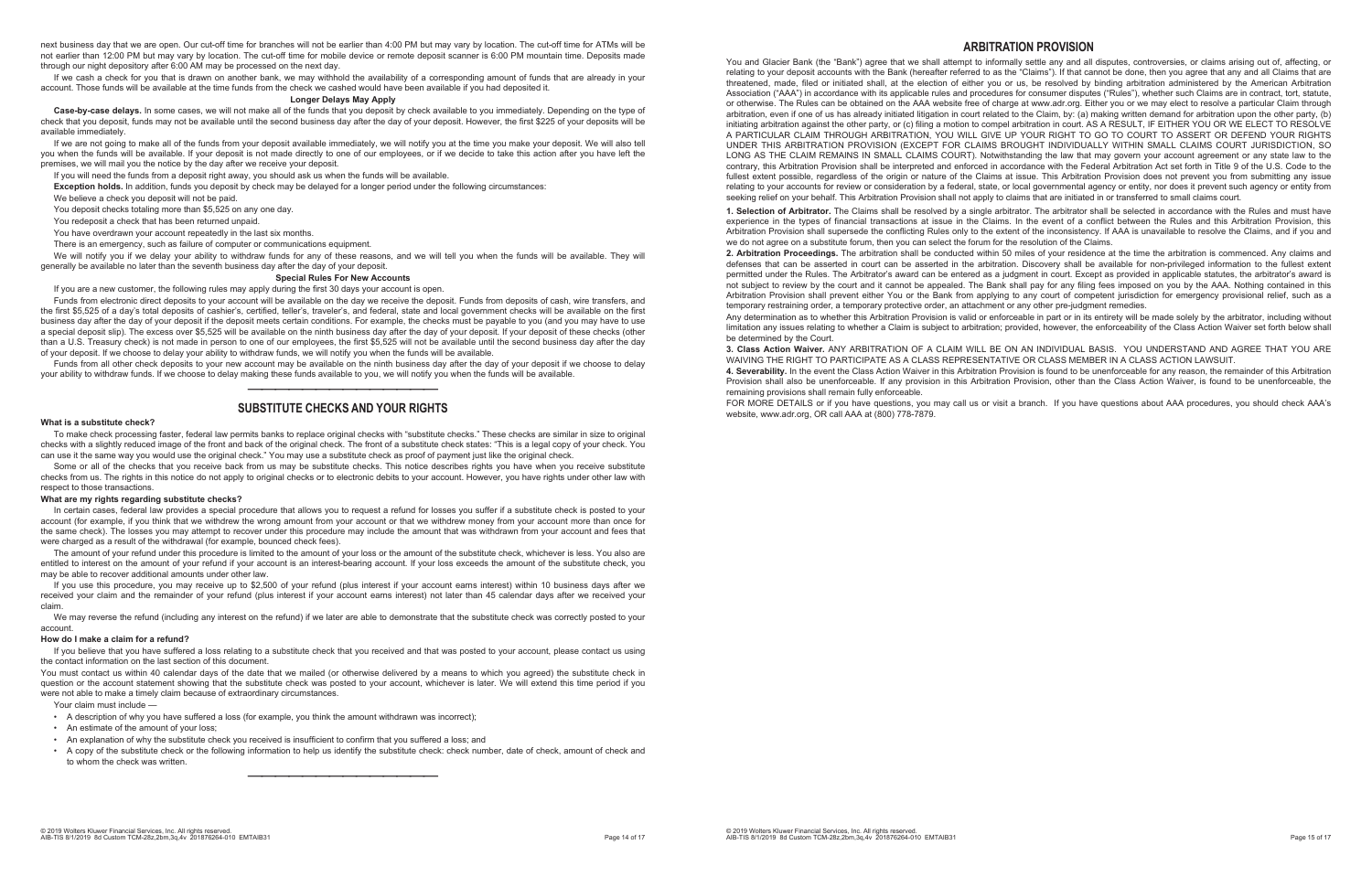|                                                                                                                                                                                         |                                                                                                                                                                                                                                                                                                                        |                                                                                    |                                    |                                                          | Rev 9-2021                                                                                       |  |
|-----------------------------------------------------------------------------------------------------------------------------------------------------------------------------------------|------------------------------------------------------------------------------------------------------------------------------------------------------------------------------------------------------------------------------------------------------------------------------------------------------------------------|------------------------------------------------------------------------------------|------------------------------------|----------------------------------------------------------|--------------------------------------------------------------------------------------------------|--|
| <b>FACTS</b>                                                                                                                                                                            | <b>WHAT DOES GLACIER BANK DO</b><br><b>WITH YOUR PERSONAL INFORMATION?</b>                                                                                                                                                                                                                                             |                                                                                    |                                    |                                                          |                                                                                                  |  |
| Why?                                                                                                                                                                                    | Financial companies choose how they share your personal information. Federal law gives consumers<br>the right to limit some but not all sharing. Federal law also requires us to tell you how we collect, share,<br>and protect your personal information. Please read this notice carefully to understand what we do. |                                                                                    |                                    |                                                          |                                                                                                  |  |
| What?                                                                                                                                                                                   | The types of personal information we collect and share depend on the product or service you have with<br>us. This information can include:<br>Social Security number and income                                                                                                                                        |                                                                                    |                                    |                                                          |                                                                                                  |  |
|                                                                                                                                                                                         | account balances and payment history                                                                                                                                                                                                                                                                                   |                                                                                    |                                    |                                                          |                                                                                                  |  |
|                                                                                                                                                                                         | credit history and account transactions<br>п                                                                                                                                                                                                                                                                           |                                                                                    |                                    |                                                          |                                                                                                  |  |
|                                                                                                                                                                                         | When you are no longer our customer, we continue to share your information as described in this<br>notice.                                                                                                                                                                                                             |                                                                                    |                                    |                                                          |                                                                                                  |  |
| How?                                                                                                                                                                                    | All financial companies need to share customers' personal information to run their everyday business.<br>In the section below, we list the reasons financial companies can share their customers' personal<br>information; the reasons Glacier Bank chooses to share; and whether you can limit this sharing.          |                                                                                    |                                    |                                                          |                                                                                                  |  |
| Reasons we can share your personal information                                                                                                                                          |                                                                                                                                                                                                                                                                                                                        |                                                                                    | <b>Does Glacier Bank</b><br>share? |                                                          | Can you limit this<br>sharing?                                                                   |  |
| For our everyday business purposes-<br>such as to process your transactions, maintain your account(s), respond<br>to court orders and legal investigations, or report to credit bureaus |                                                                                                                                                                                                                                                                                                                        |                                                                                    | Yes                                |                                                          | No                                                                                               |  |
| For our marketing purposes-<br>to offer our products and services to you                                                                                                                |                                                                                                                                                                                                                                                                                                                        |                                                                                    | Yes                                |                                                          | No                                                                                               |  |
| For joint marketing with other financial companies                                                                                                                                      |                                                                                                                                                                                                                                                                                                                        |                                                                                    | Yes                                |                                                          | No                                                                                               |  |
| For our affiliates' everyday business purposes-<br>information about your transactions and experiences                                                                                  |                                                                                                                                                                                                                                                                                                                        |                                                                                    | Yes                                |                                                          | No                                                                                               |  |
| For our affiliates' everyday business purposes-<br>information about your creditworthiness                                                                                              |                                                                                                                                                                                                                                                                                                                        |                                                                                    | No                                 |                                                          | We don't share                                                                                   |  |
| For nonaffiliates to market to you                                                                                                                                                      |                                                                                                                                                                                                                                                                                                                        |                                                                                    | No                                 |                                                          | We don't share                                                                                   |  |
| Call or go to the appropriate website listed:                                                                                                                                           |                                                                                                                                                                                                                                                                                                                        |                                                                                    |                                    |                                                          |                                                                                                  |  |
|                                                                                                                                                                                         | Altabank                                                                                                                                                                                                                                                                                                               | www.altabank.com                                                                   | Ph: 800-815-2265                   |                                                          |                                                                                                  |  |
|                                                                                                                                                                                         | Bank of the San Juans<br><b>Citizens Community Bank</b><br>Collegiate Peaks Bank<br>First Bank of Wyoming<br>First Bank of Montana                                                                                                                                                                                     | www.banksanjuans.com<br>www.ccb-idaho.com<br>www.gofirstbank.com<br>www.1stbmt.com | www.collegiatepeaksbank.com        |                                                          | Ph: 970-247-1818<br>Ph: 208-232-5373<br>Ph: 719-395-2472<br>Ph: 800-377-6909<br>Ph: 406-538-7471 |  |
|                                                                                                                                                                                         | <b>First Community Bank Utah</b><br>First Security Bank of Bozeman<br>First Security Bank of Missoula                                                                                                                                                                                                                  | www.fcbutah.com<br>www.ourbank.com<br>www.fsbmsla.com                              |                                    | Ph: 801-813-1600<br>Ph: 406-585-3800<br>Ph: 406-728-3115 |                                                                                                  |  |
| <b>Questions?</b>                                                                                                                                                                       | <b>First State Bank</b>                                                                                                                                                                                                                                                                                                | www.fsbwy.com                                                                      |                                    | Ph: 307-322-5222                                         |                                                                                                  |  |
|                                                                                                                                                                                         | <b>Foothills Bank</b>                                                                                                                                                                                                                                                                                                  | www.foothillsbank.com                                                              |                                    | Ph: 800-288-8244                                         |                                                                                                  |  |
|                                                                                                                                                                                         | <b>Glacier Bank</b>                                                                                                                                                                                                                                                                                                    | www.glacierbank.com                                                                |                                    | Ph: 800-735-4371                                         |                                                                                                  |  |
|                                                                                                                                                                                         | Heritage Bank of Nevada                                                                                                                                                                                                                                                                                                | www.heritagebanknevada.com                                                         |                                    | Ph: 775-348-1000                                         |                                                                                                  |  |
|                                                                                                                                                                                         | <b>Mountain West Bank</b>                                                                                                                                                                                                                                                                                              | www.mountainwestbank.com                                                           |                                    |                                                          | Ph: 800-641-5401                                                                                 |  |
|                                                                                                                                                                                         | North Cascades Bank                                                                                                                                                                                                                                                                                                    | www.northcascadesbank.com<br>Ph: 800-603-9342                                      |                                    |                                                          |                                                                                                  |  |
|                                                                                                                                                                                         | Valley Bank of Helena<br><b>Western Security Bank</b>                                                                                                                                                                                                                                                                  | www.valleybankhelena.com<br>www.westernsecuritybank.com                            |                                    | Ph: 406-495-2400<br>Ph: 406-238-8820                     |                                                                                                  |  |

#### **K** and its Divisions (list of divisions below)

your personal information from unauthorized access and e security measures that comply with federal law. These nclude computer safeguards and secured files and

your personal information, for example, when you

- n account or deposit money ur bills or apply for a loan ur credit or debit card
- llect your personal information from others such as credit bureaus, other companies.
- gives you the right to limit only
- for affiliates' everyday business purposes—information about your orthiness
- s from using your information to market to you
- **tharm** for nonaffiliates to market to you
- individual companies may give you additional rights to limit

related by common ownership or control. They can be financial ancial companies.

iliates include financial companies related by common ownership The entities jointly providing this notice are listed at the end of the

not related by common ownership or control. They can be d nonfinancial companies.

Bank does not share with nonaffiliates so they can market to you.

**Joensent between nonaffiliated financial companies that together** ncial products or services to you.

nt marketing partners include companies such as financial service nies.

| Page 2                                                    |                                                                                                                |
|-----------------------------------------------------------|----------------------------------------------------------------------------------------------------------------|
| Who we are                                                |                                                                                                                |
| Who is providing this notice?                             | Glacier Bank a                                                                                                 |
| What we do                                                |                                                                                                                |
| How does Glacier Bank protect my<br>personal information? | To protect you<br>use, we use s<br>measures incl<br>buildings.                                                 |
| How does Glacier Bank collect my<br>personal information? | We collect you<br>open an a<br>pay your b<br>use your o<br>We also colled<br>affiliates, or ot                 |
| Why can't I limit all sharing?                            | Federal law gi<br>sharing fo<br>■<br>creditwort<br>affiliates fr<br>sharing fo<br>State law and in<br>sharing. |
| <b>Definitions</b>                                        |                                                                                                                |
| <b>Affiliates</b>                                         | Companies re<br>and nonfinanc<br>Our affiliat<br>control. Th<br>form.                                          |
| <b>Nonaffiliates</b>                                      | Companies no<br>financial and r<br>Glacier Ba                                                                  |
| Joint marketing                                           | A formal agree<br>market financi<br>Our joint r<br>companie:                                                   |
| <b>Glacier Bank divisions include:</b>                    |                                                                                                                |

Altabank, Division of Glacier Bank Bank of the San Juans, Division of Glacier Bank Citizens Community Bank, Division of Glacier Bank Collegiate Peaks Bank, Division of Glacier Bank First Bank of Montana, Division of Glacier Bank First Community Bank Utah, Division of Glacier Bank First Security Bank of Bozeman, Division of Glacier Bank First Security Bank of Missoula, Division of Glacier Bank

First Bank of Wyoming, Division of Glacier Bank First State Bank, Division of Glacier Bank Foothills Bank, Division of Glacier Bank Heritage Bank of Nevada, Division of Glacier Bank Mountain West Bank, Division of Glacier Bank North Cascades Bank, Division of Glacier Bank Valley Bank of Helena, Division of Glacier Bank Western Security Bank, Division of Glacier Bank